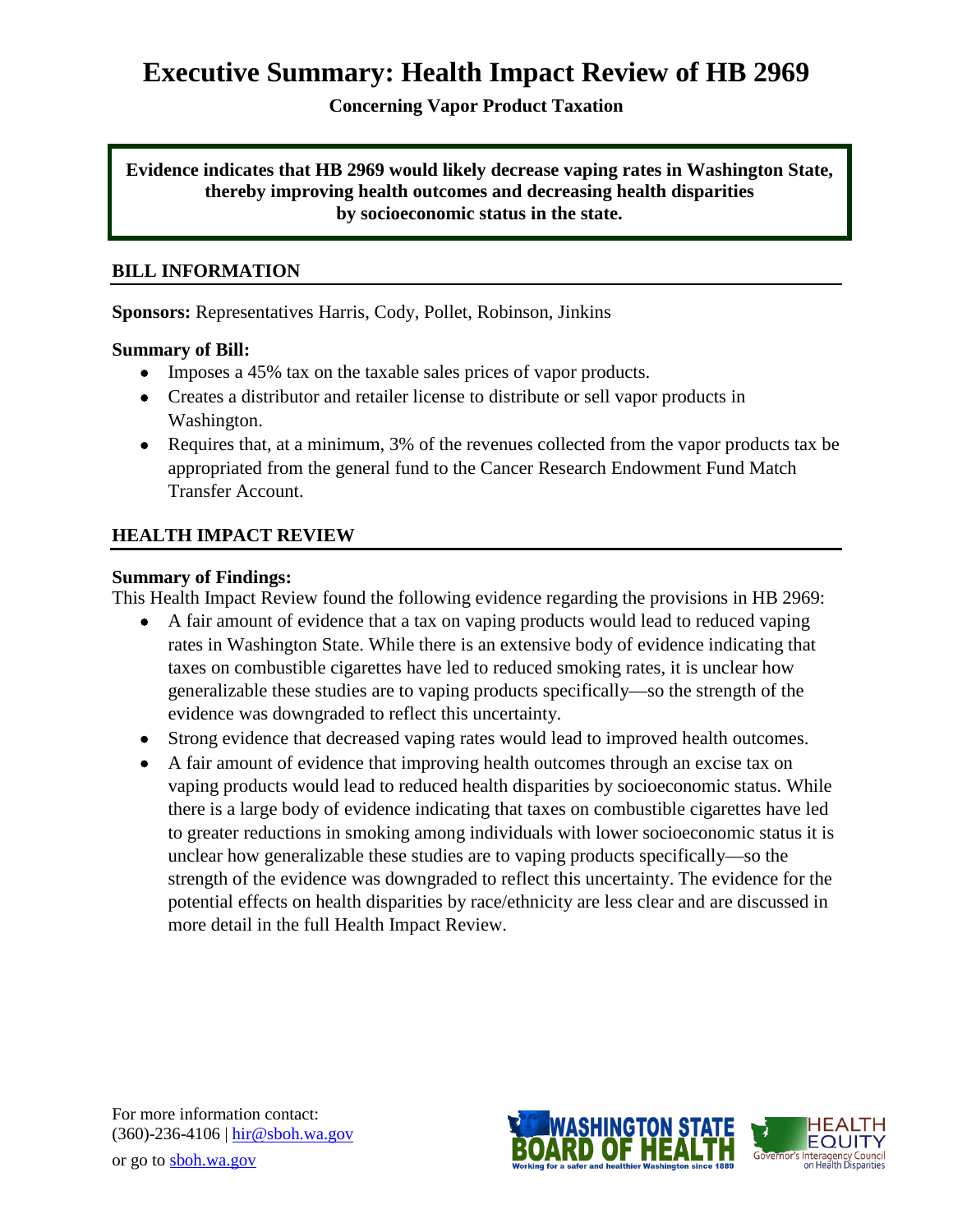# **Health Impact Review of HB 2969**

**Concerning Vapor Product Taxation**

# **February 19, 2016**

Author: Sierra Rotakhina Contributor/Reviewer: Christy Hoff Reviewer: Michelle Davis Reviewer: Kelie Kahler

# **Acknowledgement**

We would like to thank the experts who provided consultation and technical support during this Health Impact Review.

# **Contents**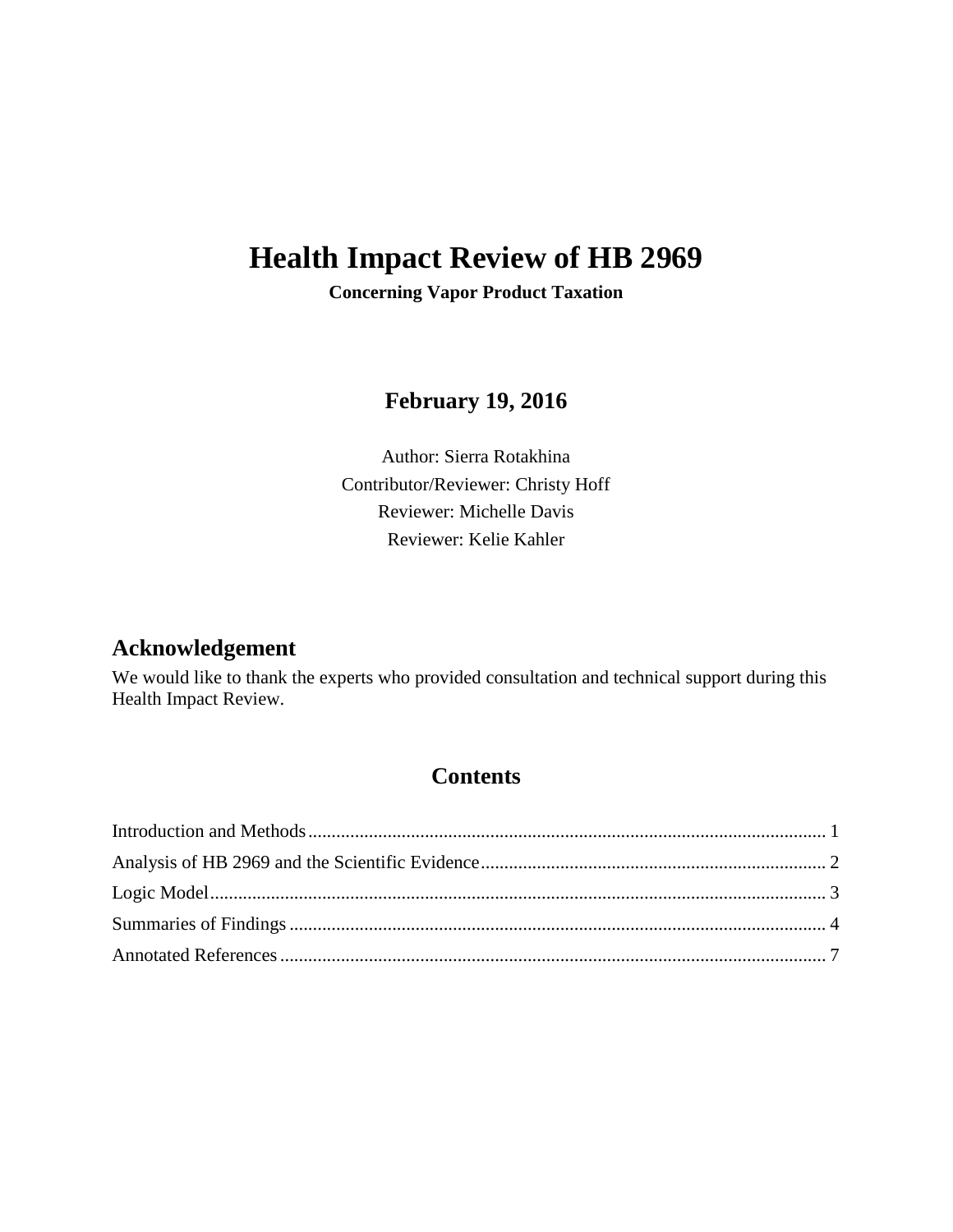# **Introduction and Methods**

<span id="page-2-0"></span>A Health Impact Review is an analysis of how a proposed legislative or budgetary change will likely impact health and health disparities in Washington state [\(RCW 43.20.285\)](http://apps.leg.wa.gov/rcw/default.aspx?cite=43.20.285). For the purpose of this review 'health disparities' have been defined as the differences in disease, death, and other adverse health conditions that exist between populations [\(RCW 43.20.270\)](http://apps.leg.wa.gov/rcw/default.aspx?cite=43.20.270). This document provides summaries of the evidence analyzed by State Board of Health staff during the Health Impact Review of House Bill 2969 [\(HB 2969\)](http://app.leg.wa.gov/billinfo/summary.aspx?bill=2969&year=2015).

Staff analyzed the content of HB 2969 and created a logic model depicting possible pathways leading from the provisions of the bill to health outcomes. We consulted with experts and contacted stakeholders with diverse perspectives on the bill. State Board of Health staff can be contacted for more information on which stakeholders were consulted on this review. We conducted objective reviews of the literature for each pathway using databases including PubMed and Google Scholar.

The following pages provide a detailed analysis of the bill including the logic model, summaries of evidence, and annotated references. The logic model is presented both in text and through a flowchart (Figure 1). The logic model includes information on the strength of the evidence for each relationship. The strength-of-evidence has been defined using the following criteria:

- **Not well researched:** the literature review yielded few if any studies or only yielded studies that were poorly designed or executed or had high risk of bias.
- **A fair amount of evidence:** the literature review yielded several studies supporting the association, but a large body of evidence was not established; or the review yielded a large body of evidence but findings were inconsistent with only a slightly larger percent of the studies supporting the association; or the research did not incorporate the most robust study designs or execution or had a higher than average risk of bias.
- **Strong evidence:** the literature review yielded a large body of evidence on the relationship (a vast majority of which supported the association) but the body of evidence did contain some contradictory findings or studies that did not incorporate the most robust study designs or execution or had a higher than average risk of bias; or there were too few studies to reach the rigor of 'very strong evidence'; or some combination of these.
- **Very strong evidence:** the literature review yielded a very large body of robust evidence supporting the association with few if any contradictory findings. The evidence indicates that the scientific community largely accepts the existence of the association.

Staff made modifications to these criteria at the start of the 2015 legislative session beginning January 12, 2015. Therefore strength-of-evidence rankings may not be comparable between reviews completed before and those completed after this date.

This review was subject to time constraints, which influenced the scope of work for this review. The annotated references are only a representation of the evidence and provide examples of current research. In some cases only a few review articles or meta-analyses are referenced. One article may cite or provide analysis of dozens of other articles. Therefore the number of references included in the bibliography does not necessarily reflect the strength-of-evidence. In addition, some articles provide evidence for more than one research question so they are referenced multiple times.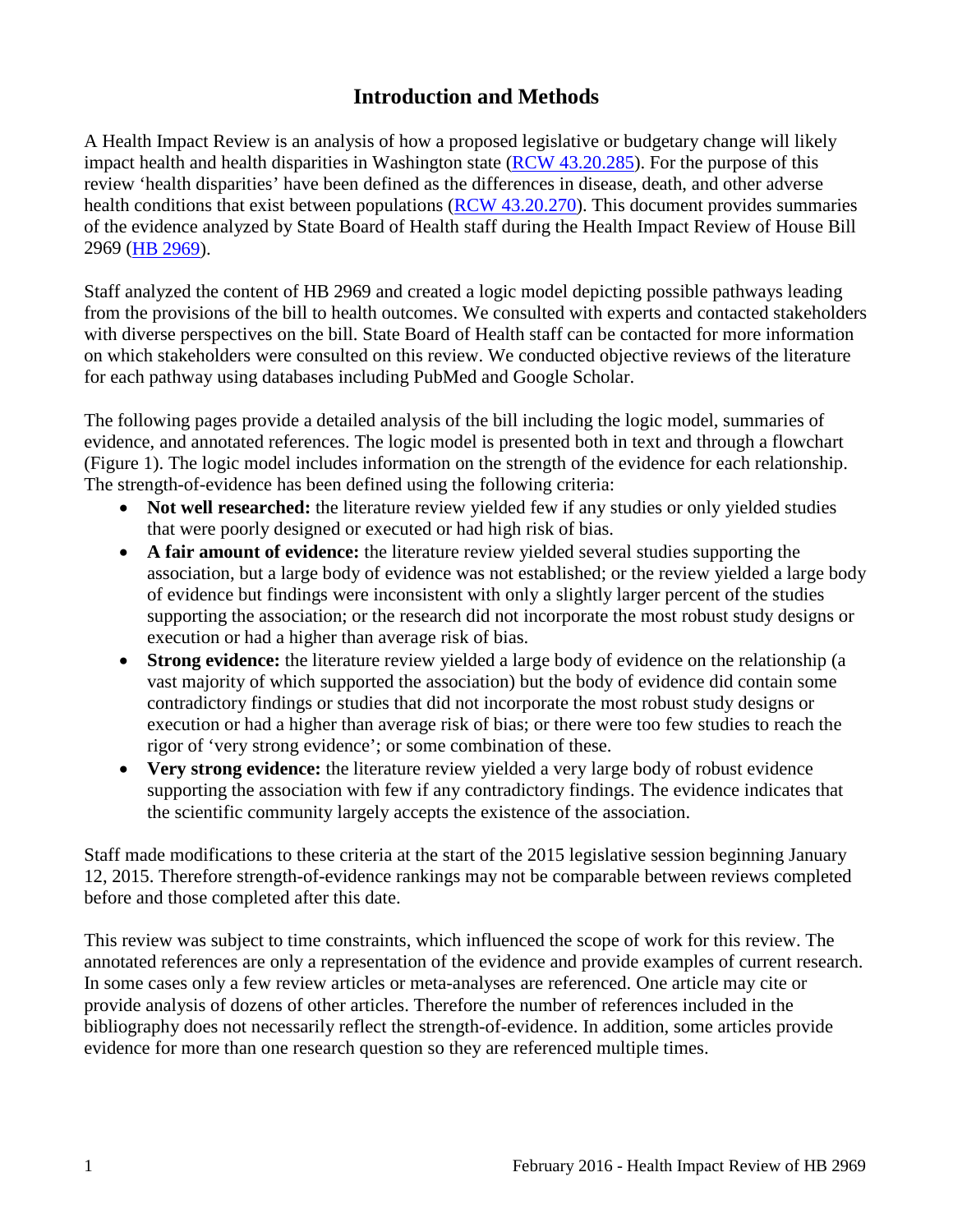# **Analysis of HB 2969 and the Scientific Evidence**

#### <span id="page-3-0"></span>*Summary of HB 2969*

- Imposes a 45% tax on the taxable sales prices of vapor products.
- Creates a distributor and retailer license to distribute or sell vapor products in Washington.
- Requires that, at a minimum, 3% of the revenues collected from the vapor products tax be appropriated from the general fund to the Cancer Research Endowment Fund Match Transfer Account.

#### *Health impact of HB 2969*

Evidence indicates that HB 2969 would likely decrease vaping rates in Washington State, thereby improving health outcomes and decreasing health disparities by socioeconomic status in the state.

#### *Pathways to health impacts*

The potential pathways leading from the provisions of HB 2969 to decreased health disparities are depicted in Figure 1. There is a fair amount of evidence that an excise tax on vaping products would lead to reduced vaping rates in Washington.<sup>1-3</sup> There is strong evidence that decreased vaping rates would lead to improved health outcomes.<sup>4,[5](#page-10-0)</sup> Given the limited evidence on the long-term impacts of vapor products, the literature suggests that vaping may have less adverse effects or result in less exposure to harmful substances than combustible cigarettes.<sup>[4,](#page-9-0)[5](#page-10-0)</sup> However, there is insufficient evidence to determine if vaping products are effectively being used to reduce or quit combustible cigarette use.<sup>6-9</sup> A recent meta-analysis concluded that e-cigarettes, as they are currently being used, are actually associated with lower quit rates among combustible cigarette smokers.<sup>6</sup> There is a fair amount of evidence that decreasing vaping rates and improving health outcomes through an excise tax on vaping products would lead to reduced health disparities by socioeconomic status in Washington.<sup>10-29</sup> The evidence for the potential effects on health disparities by race/ethnicity are less clear and are discussed in more detail on page five of this review.

Due to time limitations we only researched the most direct connections between the provisions of the bill and decreased health disparities and did not explore the evidence for all possible pathways. For example, one potential pathway that was not researched was the evidence for how having 3% of the revenues collected from the vapor products tax appropriated from the general fund to the Cancer Research Endowment Fund Match Transfer Account would likely impact health.

#### *Magnitude of impact*

A number of studies suggest that taxes on tobacco products are passed-through to the consumer at a rate of 83 to 110% (not accounting for potential price minimization strategies such as using coupons or purchasing by the carton).<sup>[30](#page-18-0)</sup> This indicates that a 45% excise tax would likely result in a 37-49% increase in prices for the consumer. Two studies have estimated the price elasticity of vapor products and found it to range from -1.2 to -1.9 (meaning that a 10% increase in the price of vaping products was associated with a 12% to 19% reduction in use of vaping products).<sup>[1,](#page-8-1)[2](#page-8-2)</sup> A recent meta-analysis by Washington State Institute for Public Policy found that a 10% increase in combustible cigarette prices is associated with a 3.5% decrease in smoking rates among youth and a 1.3% decrease in smoking rates among adults.<sup>3</sup> While WSIPP's meta-analysis uses a much larger and more robust body of evidence, the first range of price elasticities may be more generalizable to HB 2969 as they are specific to vaping products.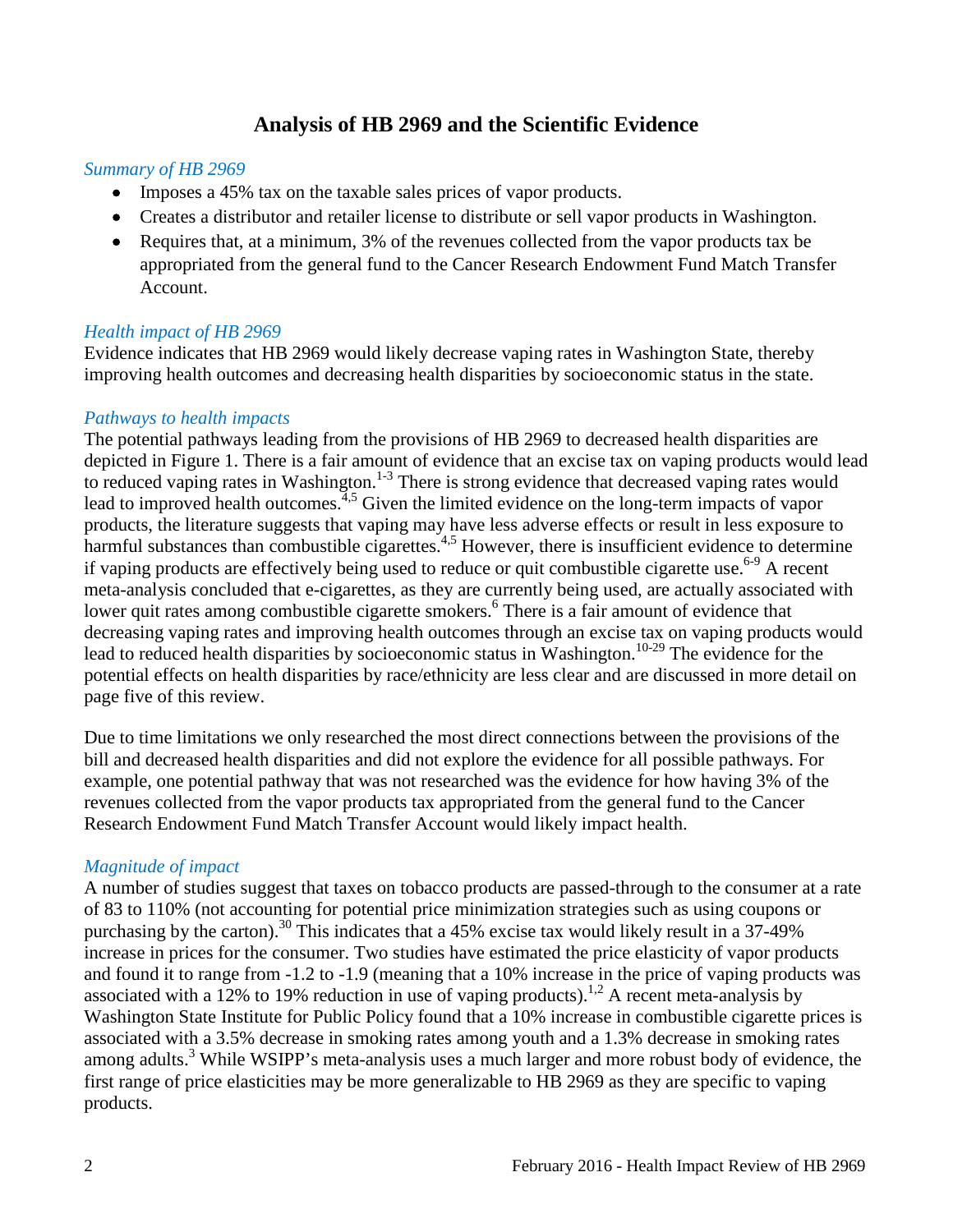# **Logic Model**

<span id="page-4-0"></span>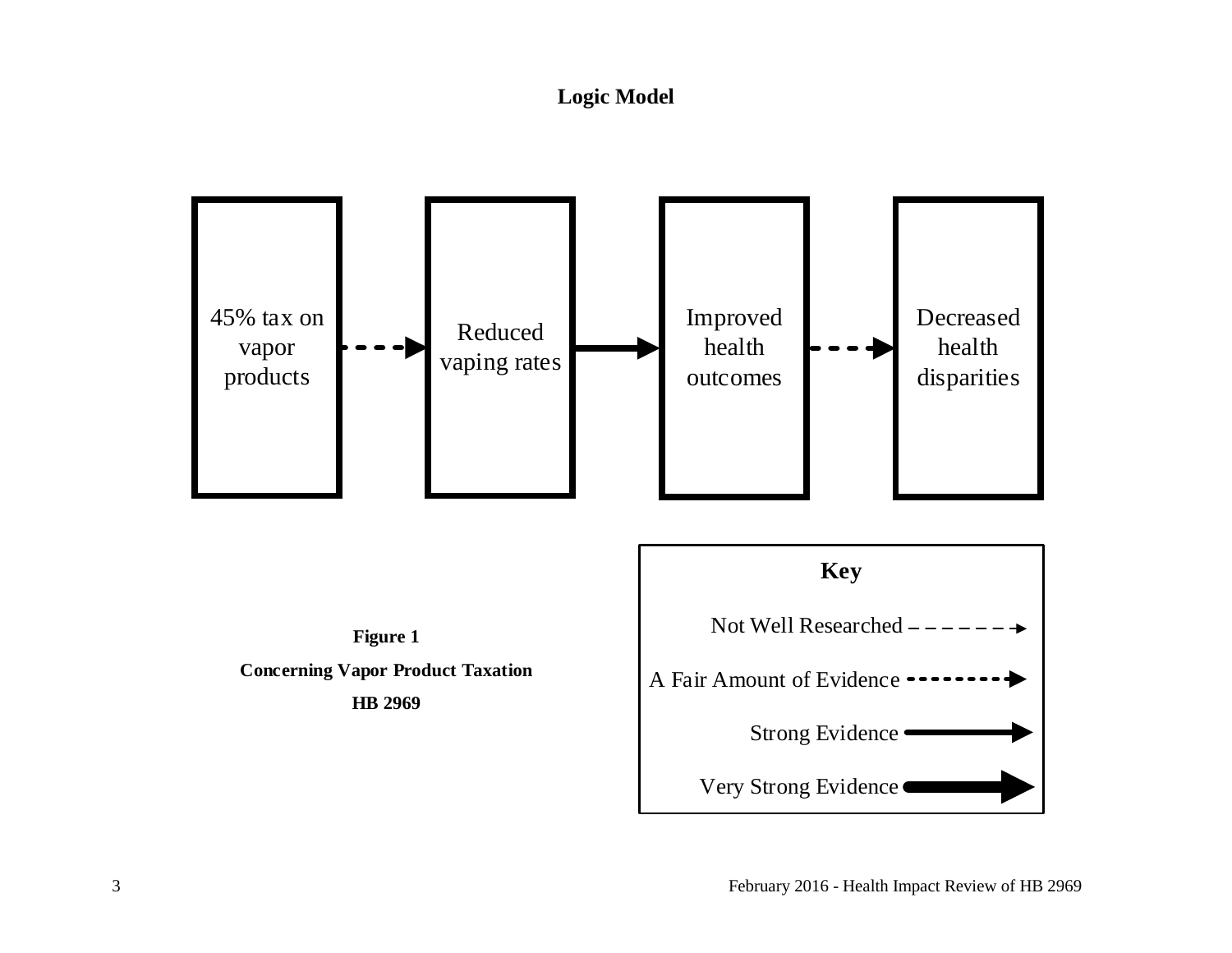# **Summaries of Findings**

#### <span id="page-5-0"></span>**Will a 45% tax on vaping products lead to reduced vaping rates?**

There is a fair amount of evidence that an excise tax on vaping products would lead to reduced vaping rates in Washington.<sup>1-3</sup> While there is robust evidence indicating that taxes on combustible cigarettes have led to reduced smoking rates, $3$  it is unclear how generalizable these studies are to vaping products specifically—so the strength of the evidence was downgraded to reflect this uncertainty. In addition to the large body of evidence on the effect of increasing taxes on decreased use of combustible cigarettes, $3\overline{ }$  $3\overline{ }$  we identified two studies which looked specifically at the impact of the prices of vaping products on vaping rates—both which found that higher prices of vaping products are associated with decreased usage of those products.<sup>1[,2](#page-8-2)</sup> While these two studies were specific to vaping product cost (rather than taxes on these products), evidence indicates that increases in taxes on tobacco products are passed on to the consumer, $30$  and most meta-analyses and review articles analyzing the connection between tobacco taxes and product usage have treated studies which have evaluated the impact of price on usage and those that evaluated the impact of tax on usage interchangeably.

#### **Will reduced vaping rates lead to improved health outcomes?**

There is strong evidence that decreased vaping rates would lead to improved health outcomes.<sup>4,[5](#page-10-0)</sup> Many studies have found that vaping products contain substances that are harmful to humans (e.g. metals, traces of cancer-causing nitrosamines, formaldehyde, and mercury) and that smoking electronic cigarettes is associated with adverse effects such as airway and lung obstruction and harms at the cellular level. Evidence also indicates that product labels often did not show the concentrations of solvents and flavoring and that products labeled nicotine free were sometimes found to actually contain nicotine in high concentrations. There was also variability in product concentrations from cartridge-to-cartridge. There is a lack of evidence of the long-term impacts of vaping on human health as vapor products are relatively new. $4.5$  $4.5$ 

Given the limited evidence on the long-term impacts of vapor products, the literature suggests that vaping may have less adverse effects or result in less exposure to harmful substances than combustible cigarettes.<sup>[4,](#page-9-0)[5](#page-10-0)</sup> However, there is insufficient evidence to determine if vaping products are effectively being used to reduce or quit combustible cigarette use. While some studies suggest that e-cigarettes may be useful cessation tools or may help smokers decrease their use of combustible cigarettes, other studies have found that e-cigarette use is associated with a **decreased** likelihood of quitting combustible cigarettes and **increased** consumption of combustible cigarettes.<sup>[6-9](#page-10-1)</sup> A 2016 meta-analysis by [Kalkhoran](javascript:void(0);) concluded that e-cigarettes, as they are currently being used, are actually associated with lower quit rates among combustible cigarette smokers.<sup>6</sup> In addition, emerging evidence suggests that youth and adults who start using electronic cigarettes may be more likely than their peers to begin using combustible cigarettes and other tobacco products.[28,](#page-17-0)[29](#page-18-1)

#### **Will improved health outcomes as a result of decreased vaping rates in response to a vapor product tax decrease health disparities?**

*Disparities by income*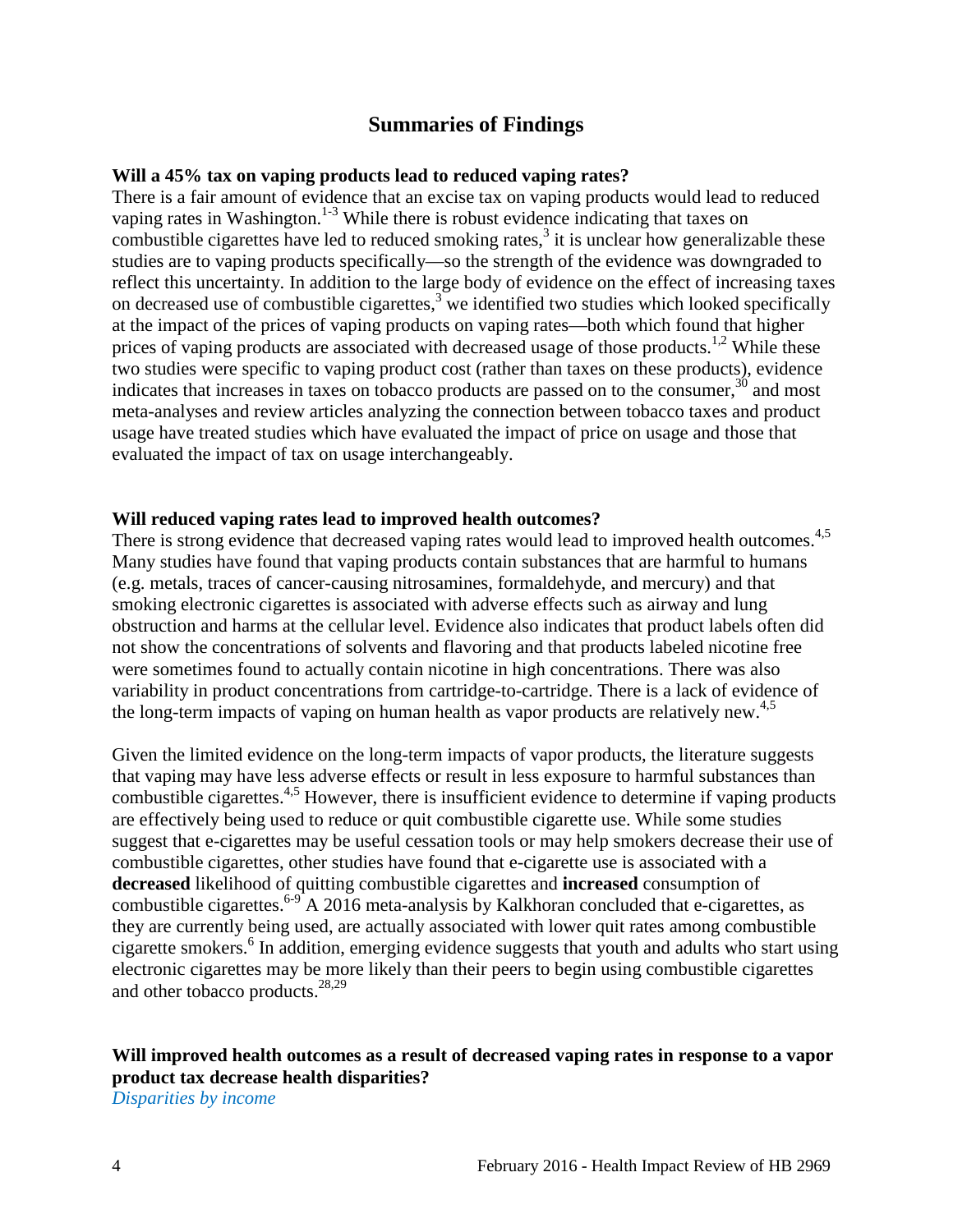There is a fair amount of evidence that decreasing vaping rates and improving health outcomes through an excise tax on vaping products would lead to reduced health disparities by socioeconomic status (SES) in Washington.<sup>10-29</sup> While there is a large body of evidence indicating that taxes on combustible cigarettes have led to greater reductions in smoking among individuals from lower SES groups (as a result of greater price sensitivity among these populations),  $12-14$  it is unclear how generalizable these studies are to vaping products specifically—so the strength of the evidence was downgraded to reflect this uncertainty. Recent reviews of the impacts of increasing combustible cigarette prices on smoking disparities have concluded that of the available tobacco control interventions reviewed, increasing the purchase price of cigarettes had the clearest and most consistent evidence of positive equity impacts.<sup>13[,14](#page-14-1)</sup>

Evidence indicates that individuals with low SES are more likely to use vaping products, [10,](#page-12-0)[18](#page-15-0) **and** to experience worse health outcomes than their counterparts.<sup>[15](#page-14-2)[,17](#page-15-1)[,19-21](#page-15-2)[,23-27](#page-16-0)</sup> Healthy Youth Survey data from 2014 also indicate 8th and 10th grade students who reported that their mother had a high school education or less (one measure of socioeconomic status) reported significantly higher rates of using electronic cigarettes in the past month. This disparity persisted among 12th graders but was no longer statistically significant.<sup>10</sup> Therefore, decreasing vaping rates among this population through an excise tax will likely decrease disparities by socioeconomic status in Washington.

In addition, preliminary evidence suggests that vaping may be serving as a gateway to smoking combustible cigarettes,<sup>[28,](#page-17-0)[29](#page-18-1)</sup> therefore decreasing vaping rates for Washingtonians, particularly those from lower SES groups may potentially also help decrease disparities that we see in combustible cigarette smoking rates.[10](#page-12-0)[,16](#page-15-3)[,22](#page-16-1)[,24](#page-16-2)

It is also important to consider that excise taxes are regressive. So, while a tax on vaping products has greater positive health impacts on individuals from lower SES backgrounds, thereby working to decrease health disparities—lower income individuals who are not able to quit vaping will be more financially impacted by the tax then their higher income counterparts.

#### *Disparities by race/ethnicity*

Trends in vaping rates by race/ethnicity are less consistent, therefore the likely impacts of a tax on vaping products on disparities by race/ethnicity are less clear. For example, in Washington State vaping rates tend to be higher among students of color and American/Indian Alaskan Natives than among White students, but these gaps begin to close as students reach  $12<sup>th</sup>$  grade.<sup>[10](#page-12-0)</sup> In addition most of the studies on the impacts of tobacco taxes on disparities have focused on disparities by income, education, or occupation rather than race/ethnicity. However, in Washington, people of color are disproportionally represented among groups with lowersocioeconomic status, $17$  so the findings from the body of evidence related to disparities by SES may be partially generalizable to disparities by race/ethnicity. In addition, we did identify a few studies which have found that some communities of color are more price sensitive to tobacco taxes than their counterparts and are therefore more likely to decrease tobacco usage following tax increases.<sup>[11,](#page-13-1)[12](#page-13-0)</sup> Another important aspect to consider is that current law (RCW 43.06.455) allows the Governor to enter into cigarette tax compacts with the tribes. HB 2969 does not amend this language to include vaping product compacts. If tribal retailers continue to sell vaping products to their tribal members at the current pre-excise tax rates, it is possible that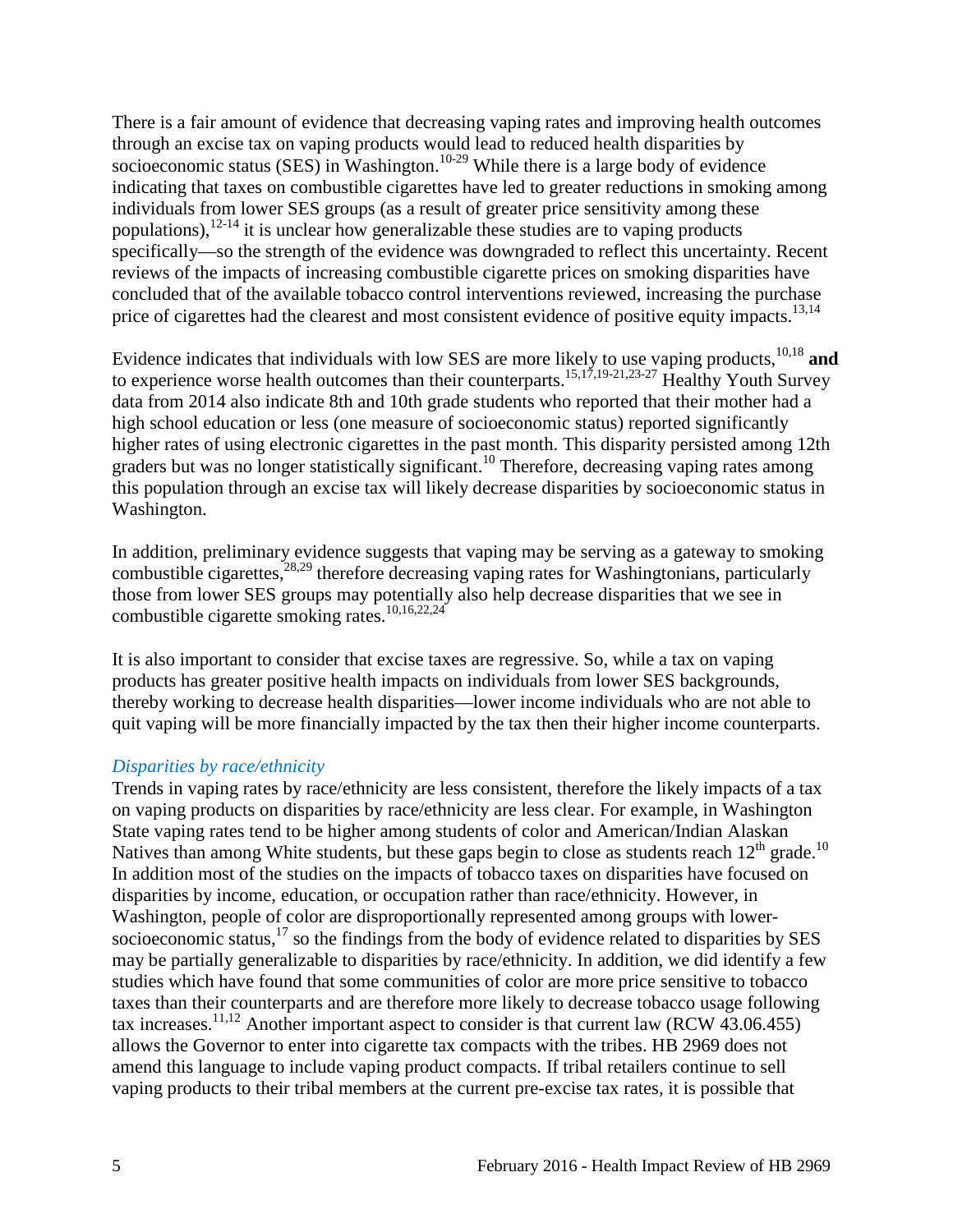vaping rates among tribal members living on or accessing goods on tribal land will not be as positively impacted by HB 2969.

#### **Other considerations**

We also explored the potential impacts of the bill on businesses that sell vaping products as economic health can affect human health. The potential lost revenue from decreased purchases of vaping products as well as the fees associated with the vaping product retailer's and distributer's license (though retailers with a valid cigarette retail license would not have to pay the fee) has potential to impact retailers and distributers, particularly small businesses. We ultimately did not include these pathways in the logic model on page three of this review because the impacts on business have not been well researched. We only identified one peer-reviewed study which has evaluated the impact of tobacco taxes on convenience stores. This study found that, based on analysis of convenience store and gas station density in a state, increased cigarette taxes do not negatively affect convenience stores.<sup>31</sup>

.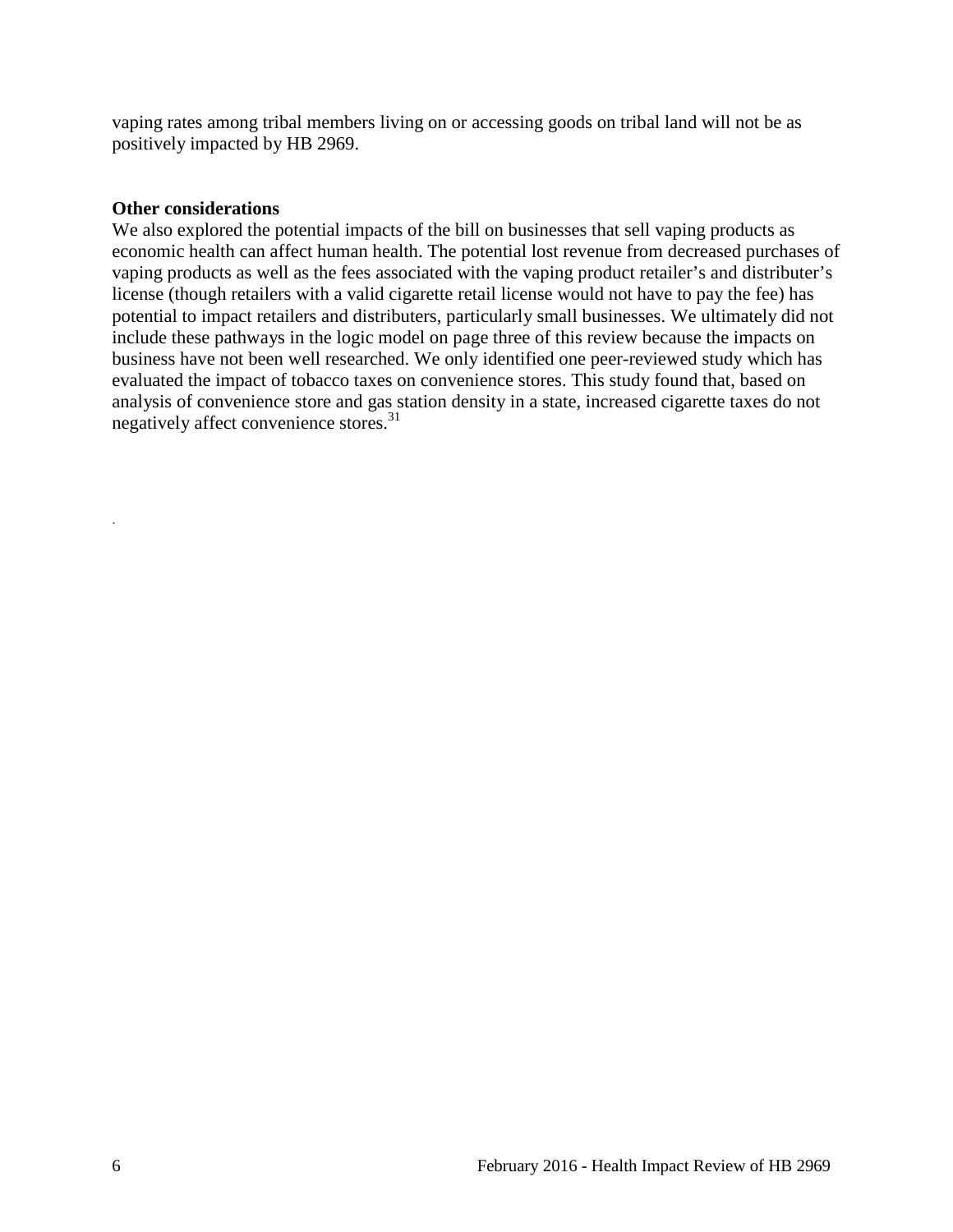#### **Annotated References**

#### <span id="page-8-1"></span><span id="page-8-0"></span>**1. Pesko MF, Kenkel, D. S., Wang, H., and Hughes, J. M. . The effect of potential electronic nicotine delivery system regulations on nicotine product selection.** *Addiction (Abingdon, England).* **2016.**

<span id="page-8-2"></span>Pesko et al. cite evidence that electronic nicotine delivery systems (ENDS) have been associated with smoking reduction, sometimes with greater success than nicotine replacement therapy (NRT), and also that ENDS are associated with negative health outcomes, though smokers who have switched to ENDS from combustible cigarettes report fewer short-term negative health effects. They cite evidence that the "consensus price elasticity estimate for [combustible] cigarettes is approximately -0.4, meaning that a 10% price increase results in a 4% decrease in cigarette purchases." Pesko et al. employed a discrete choice experiment (DCE) design, in which respondents made hypothetical purchase choices as the attributes (price, flavor availability, and warning labels) of the products (cigarettes, ENDS, and NRT) varied. The choice-exercises were prefaced with the following question: "'if you were shopping for a tobacco/nicotine product and these were your only options, which would you choose?'" The participants were then able to choose between one pack of their regular cigarettes at the current market price, NRT at \$6 for a package equivalent to one pack of cigarettes, or a disposable vaping device with varying price (\$3, \$6, or \$9), varying flavor options, and one of four warning labels. The authors collected data from 1,200 adult smokers (1,020 with complete and reliable data) in the United States surveyed between December 2014 and January 2015. The sample was identified using address-based sampling (response rate not noted). Of the sample, 63.6% reported using ENDS at least once in their lifetime; 17.5% reported using ENDS in the last month, 17.4% had both tried quitting in the past year and used nicotine replacement therapy in the quit attempt; 16.5% had tried quitting using a vaping device. The authors controlled for a number of individual factors including race/ethnicity, age, education, gender, marriage status, education, income, and labor participation, tobacco use characteristics, and the price that the participant indicated usually paying for their preferred pack of cigarettes. The authors found that in the simulations, as the price of ENDS products increased, the selection of these products decreased significantly. For example, younger adults selected ENDS 34.4% of the time at a price of \$3.00 and 8.0% of the time at a price of \$9.00. Overall, increasing ENDS prices from \$3 to \$6 was associated with a 13.6 percentage point reduction in ENDS selection. ENDS were also more often chosen among those with a higher interest in quitting combustible cigarette smoking and those 18-24 years of age. Adults age 18-24 were more price-responsive than their counterparts. The authors found a price elasticity for ENDS of -1.8, indicating that a 10% increase in the price of ENDS was associated with an 18% reduction in the selection of ENDS among the adult smokers. Data collection intentionally spanned the New Year, and the researchers hypothesized that New Year's resolutions to quit smoking may impact participants simulated decisions. They found that among participants with the highest cigarette quitting interest there was a significant 8.3% decline in choosing combustible cigarettes and a significant 24% increase in choosing ENDS between those interviewed in December 2014 and those interviewed in January 2015. The increase in choosing NRT (5.4%) for this population was not significant, indicating that more respondents may have been planning to use ENDS than NRT in an attempt to quit. It is not clear from the information presented in this article if the decrease in choosing ENDS (as a result of increased price) was associated with an increase in choosing combustible cigarettes or NRT.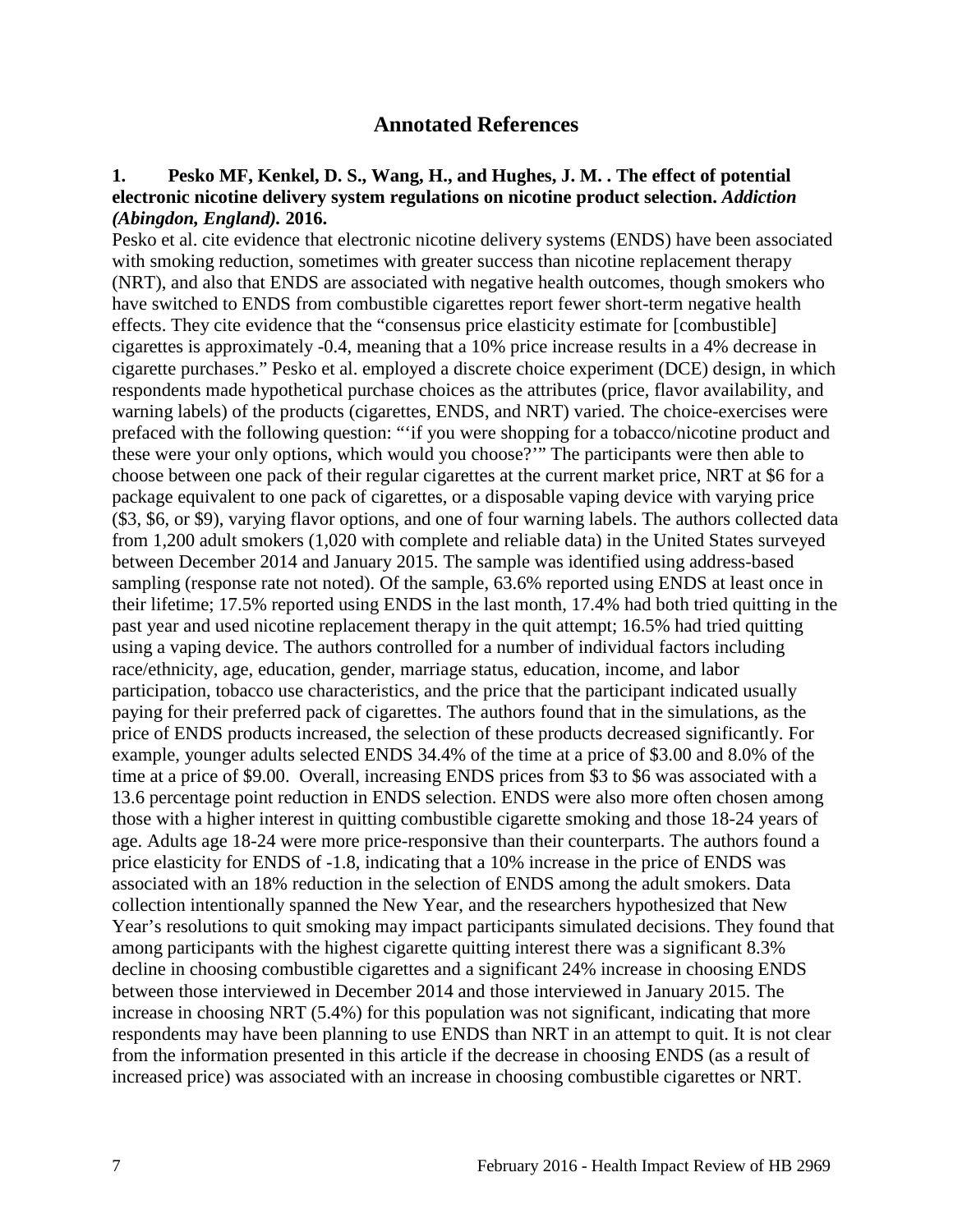#### **2. Huang J, Tauras J, Chaloupka FJ. The impact of price and tobacco control policies on the demand for electronic nicotine delivery systems.** *Tobacco Control.* **2014;23(suppl 3):iii41.**

Huang et al. analyzed store scanner data collected by the Nielson Company from 2009 to 2012. This dataset includes quarterly prices and sales of e-cigarettes for 52 Nielson markets in the US. A Nielson market includes groups of counties centered around a major city. Participating retailers include food, drug, and mass (FDM) stores (e.g. Target and K-Mart) in all of the markets, and convenience stores in 25 of the 52 markets. The populations residing in those 52 markets account for about 80% of the total US population. The authors found that the sales for both reusable and disposable e-cigarettes were at least five times higher in convenience stores than in FDM stores and that sales of e-cigarettes increased significantly from 2009 to 2012. The authors used fixed-effects models to estimate the price elasticity of demand for reusable and also for disposable e-cigarettes. They started with baseline market-store fixed-effect models and then incorporated smoke free policies, combustible cigarette tax, and combustible cigarette price into the models. The authors found a price elasticity for disposable e-cigarettes of -1.2, indicating that a 10% increase in the price would likely reduce sales by 12%. The price elasticity for reusable ecigarettes was -1.9, indicating that a 10% increase in price would likely reduce sales by 19%. They also found that markets with higher cigarette prices had higher e-cigarette sales, but the association was not statistically significant.

#### <span id="page-9-1"></span>**3. Megan Morris, et al.** *Tobacco and E-Cigarette Prevention and Cessation: Benefit-Cost & Meta-Analysis Results.* **Washington State Institute for Public Policy;2014.**

The Washington State Institute for Public Policy (WSIPP) conducted a meta-analysis (of the literature published through December 2014) to determine the degree to which increasing combustible cigarette taxes (with an expected increase in cigarette retail prices) impacts cigarette smoking among youth. They conducted a similar meta-analysis to determine the impact on cigarette smoking among adults. The authors included only high quality studies and excluded studies with weak research methods. These two meta-analyses combined referenced 24 articles analyzing the link between cigarette prices or taxes and smoking rates. Eighteen of the 24 studies found that increased prices/taxes were associated with decreased smoking rates. Of the remaining six studies: one study found that increased prices was associated with smoking cessation but not with lower rates of smoking initiation; one study found price was associated with lower intensity of smoking but not lower rates of smoking; one study found that price increases did not impact smoking in 1970 but they did in 1985; one study found that increasing prices was associated with decreased smoking rates before the Master Settlement Agreement but not after the agreement; and one study found that higher prices were associated with decreased smoking rates, but not when a state's "anti-smoking sentiment" was controlled for. While the price-elasticities found in each of these studies vary, WSIPP's pooled results indicate that a 10% increase in combustible cigarette prices is associated with a 3.5% decrease in smoking rates among youth and a 1.3% decrease in smoking rates among adults.

#### <span id="page-9-0"></span>**4. Pisinger C, Dossing M. A systematic review of health effects of electronic cigarettes.**  *Preventive Medicine.* **2014;69:248.**

Pisinger and Døssing conducted a systematic review of the literature on the health consequences of vaping products published before August 14, 2014. The authors identified 76 studies which met their inclusion criteria. They found that 34% of the studies' authors had a conflict of interest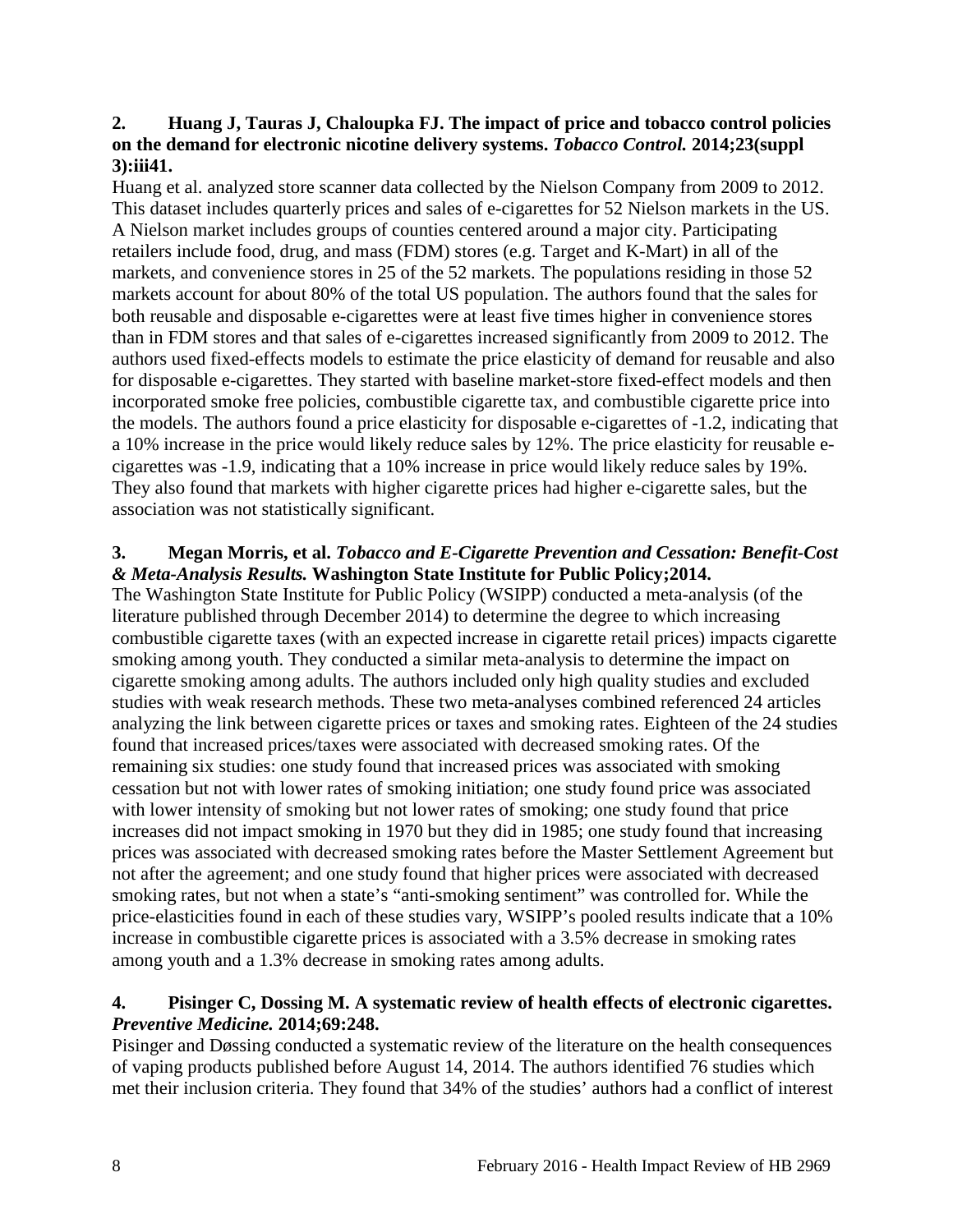(e.g. the study was funded or somehow influenced by electronic cigarette manufacturers or consultants for manufacturers of medicinal smoking cessation therapy). Many studies found that product labels did not show the concentrations of solvents and flavoring and that products labeled nicotine free were sometimes found to actually contain nicotine in high concentrations. There was also variability in product concentrations from cartridge-to-cartridge. The authors conclude that the studies had many methodological problems and that the body of evidence is inconsistent, lack long-term follow up, and don't allow any firm conclusion on the safety of vaping products. They conclude that these 76 studies indicate that electronic cigarettes cannot be regarded as safe. The available evidence does indicate that at least some vaping products are toxic to human cells and contain toxic compounds such as metals, traces of carcinogenic nitrosamines, formaldehyde, mercury, and other potentially harmful components. Vaping was associated with significant airway and lung obstruction in the short term and other adverse effects in the mouth/throat. Some studies indicate that vaping may have less adverse effects or result in less exposure to harmful substances than combustible cigarettes. Some studies suggest that electronic cigarettes may be useful as a smoking reduction/cessation aid, but the evidence on their efficacy is conflicting.

# <span id="page-10-0"></span>**5. Hocharoen, C. An evaluation of potential harm of electronic cigarette aerosol**

**exposures and directions for research and regulation.** *ProQuest Dissertation***. 2015.** Hocharoen conducted a systematic review of the literature on electronic cigarettes published between January 1, 2009 and January 31, 2015 in academic journals. Thirty-nine articles met the inclusion criteria. Three of these studies examined inflammatory markers, cytokines, and chemokines, all of which found that interleukins (cellular messengers for immune response) increased with electronic cigarette exposure. One study found that interleukin 6 decreased with e-cigarette exposure. Seven studies examined cytotoxicity (cell toxicity) or mutagenicity (ability to cause genetic mutations). These studies looked at the impacts of e-vapors of liquids on lung, throat, and mouth specific embryonic stem cells, and various fibroblasts. Six of these seven studies found cytotoxic effects, decreased cell viability, changes in cell morphology, reduced ATP detection, and cell mutagenicity for at least one of the measured flavors or e-liquid components. The seventh study found no cytotoxicity from e-liquids for epithelial carcinoma cells or Chinese Hamster ovary cells. The author concludes that cell viability is affected by ecigarettes and that vapor products sometimes contain "carcinogens, metals, and other potentially harmful constituents." The author notes that while physiological effects of e-cigarettes have been found in the literature, potential adverse long-term effects have not been studied.

#### <span id="page-10-1"></span>**6. Sara Kalkhoran, Glantz SA. E-cigarettes and smoking cessation in real-world and clinical settings: A systematic review and meta-analysis.** *The Lancet Respiratory Medicine.*  **2016;4(2):116-128.**

Kalkhoran et al. conducted a systematic review and meta-analysis to evaluate the association between e-cigarette use and combustible cigarette cessation among adults. Thirty-eight studies met their inclusion criteria for the systematic review, 20 of which had control groups and were included in the meta-analysis. They found that the odds of combustible cigarette cessation among those who used e-cigarettes was 28% lower than for those who did not use e-cigarettes (OR 0.72 [95% CI 0.57-0.91]). When the authors only included studies of smokers with an interest in quitting, they did not find a significant difference from the overall findings. The authors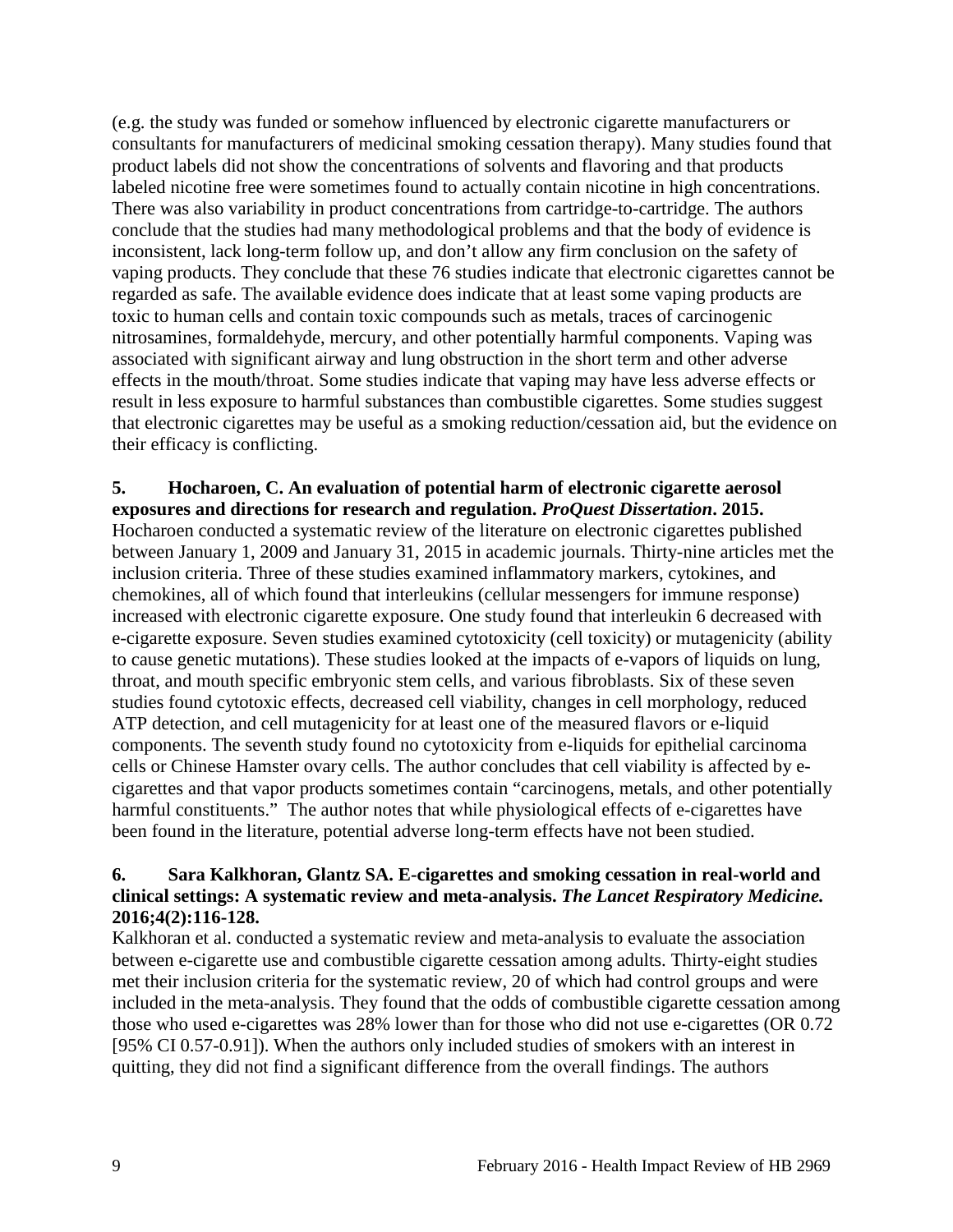conclude that e-cigarettes, as they are currently being used, are associated with lower quit rates among combustible cigarette smokers.

## **7. Rahman, M., Hann, N., Wilson, A., Mnatzaganian, G., & Worrall-Carter, L. Ecigarettes and smoking cessation: Evidence from a systematic review and meta-analysis.**  *PloS One***. 2015;10(3), E0122544.**

Rahman et al. conducted a systematic review of the literature on combustible cigarette consumption or cessation after the use of e-cigarettes. Six studies met their inclusion criteria. They found that e-cigarettes with nicotine were more effective as a cessation tool than those without nicotine. The authors pooled data from two randomized control trials and found a risk ratio of 2.29 (95% CI 1.05-4.97). They also found that use of e-cigarettes was associated with smoking cessation and reduction in the number of cigarettes used—though three of the six studies did not include a control group. The authors note that they were only able to consider the efficacy of nicotine vs. non-nicotine e-cigarettes and were not able to compare the efficacy of ecigarettes to other cessation interventions.

# **8. Gmel G, Baggio S, Mohler-Kuo M, Daeppen J-B, Studer J. E- cigarette use in young Swiss men: Is vaping an effective way of reducing or quitting smoking?** *Swiss Medical weekly.* **2016;146:w14271.**

Gmel et al. summarize the current evidence on the impact of e-cigarettes on combustible cigarette usage, noting that the literature is conflicting—with some studies finding that vaping is associated with using fewer cigarettes but not with being less likely to completely quit smoking combustible cigarettes, other studies finding an increase in combustible cigarette usage and decreased likelihood of quitting, and still other studies finding that e-cigarettes were associated with more quit attempts and continued abstinence than NRT or using no aid. The authors used data from the Cohort Study on Substance Use Risk Factors in Switzerland. While 7,556 participants (all young men) provided consent to participate, 79.2% (n=5,987) completed the baseline questionnaire and 79.7% (n=6,020) completed the follow-up questionnaire. A total of 91.5% of the baseline respondents (n=5.476) also completed the follow-up questionnaire. Among those who did not smoke at baseline, those who were vaping at follow-up were more likely to start smoking and to become occasional or daily smokers at follow-up than were nonvapers. Among those who were occasional smokers at baseline, nonvapers were more likely to become nonsmokers and less likely to become daily smokers than vapers. Among those who did not smoke at baseline, vapers were 6 times more likely to be occasional smokers and 12 times more likely to be daily smokers at follow-up than nonvapers. Among nonsmokers at baseline, vapers smoked significantly more (10 times more) cigarettes weekly at follow-up then did nonvapers. Weekly cigarette use increased between baseline and follow-up for occasional smokers and decreased for daily smokers but these changes were not significant between vapers and nonvapers.

# **9. Grace RC, Kivell BM, Laugesen M. Estimating cross- price elasticity of e- cigarettes using a simulated demand procedure.** *Nicotine and Tobacco Research : Official Journal of the Society for Research on Nicotine and Tobacco.* **2015;17(5):592.**

Grace et al. collected data from a convenience sample of 210 daily smokers in New Zealand who were 18 years of age or older and who had no intention to quit smoking before January 1, 2013. They excluded any smokers who had ever used e-cigarettes. They interviewed participants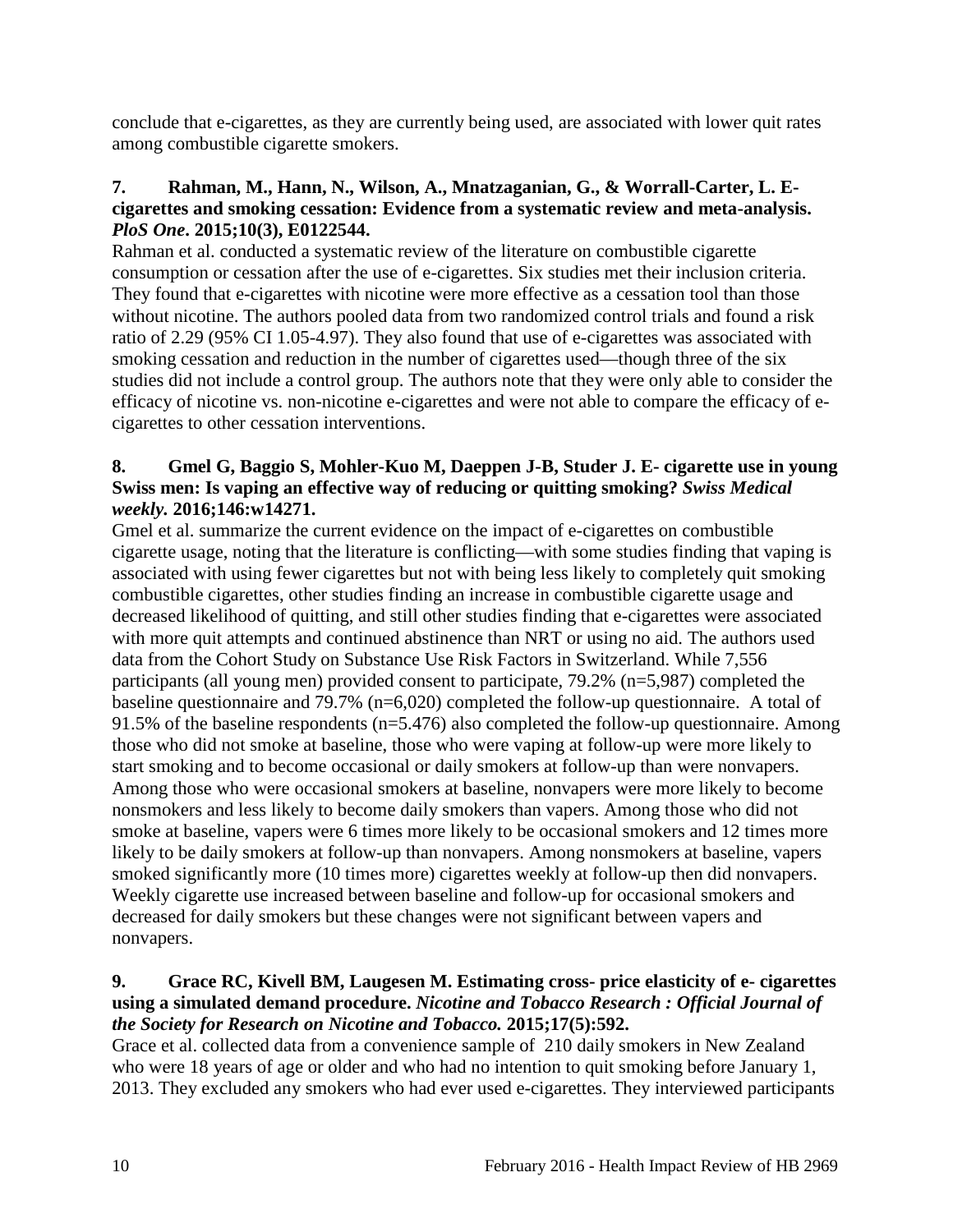between February and March of 2013 (response rate not noted). The researchers had participants complete a written survey and three additional validated surveys, complete the Cigarette Purchase Task (CPT), sample an e-cigarette, and then answer questions about their intentions to purchase e-cigarettes and their regular tobacco product. The CPT is used to measure demand for tobacco products across a range of prices. The authors used the CPT completed before sampling the e-cigarette as a baseline to determine the demand for combustible cigarettes in the absence of e-cigarettes. The participants also indicated their intentions to purchase e-cigarettes and combustible cigarettes after trying the e-cigarette. The authors found that the simulated demand for e-cigarettes increased as the price of regular cigarettes increased, with an average cross-price elasticity of 0.16 (indicating that a 10% increase in the cost of combustible cigarettes was associated with a 1.6% increase in the demand for e-cigarettes). However, the simulation also found that the low-cost availability of e-cigarettes did not decrease the demand for regular cigarettes at a higher price and that a significantly lower proportion of participants said that they would quit smoking tobacco completely if e-cigarettes were available than if they were not. This finding suggests that the availability of low-priced e-cigarettes could actually encourage people who would otherwise have quit smoking completely as a result of raising tobacco prices to instead continue to use combustible cigarettes perhaps in tandem with lower-cost e-cigarettes. So, while the study found that smokers may substitute e-cigarettes for combustible cigarettes as the cost of the later increases (with the cost of the former staying low), low-cost e-cigarette availability may actually discourage combustible cigarette smokers from quitting entirely as combustible cigarette prices increase.

#### <span id="page-12-0"></span>**10. Healthy Youth Survey. QxQ Analysis: Smoking and Electronic Cigarette Use. 2014; [http://www.askhys.net/Analyzer.](http://www.askhys.net/Analyzer) Accessed November 14, 2015.**

Washington State Healthy Youth Survey data from 2014 indicate that past 30-day electronic cigarette use is high among 8th (8.5% (95% CI 7.2-9.8%), 10th (18.0% [95% CI 16.4-19.6%]) and 12th graders (23.1% [95% CI 20.9-25.3%]). The data also show that 8th and 10th grade students who reported that their mother had a high school education or less (one measure of socioeconomic status) reported significantly higher rates of using electronic cigarettes in the past month. The rates were 13.6% (95% CI 11.2-16.0%) for 8th graders whose mothers had a high school education or less and 2.9% (95% CI 4.6-7.2) for 8th graders whose mother had more than a high school education. For 10th graders the rates were 23.8% (95% CI 21.1-26.5) and 15.4% (95% CI 13.5-17.3) respectively. This disparity persisted among 12 graders (25.0% [95% CI 21.5-28.5] and 21.8% [95% CI 19.1-24.5] respectively) but was no longer statistically significant. When asked how many electronic cigarettes they had used in the past 30 days, American Indian/Alaskan Native (AI/AN) (13.1% [95% CI 7.2-19.0%]), Black, and Hispanic/Latino 8th grade respondents reported the highest usage. Black (14.2% [95% CI 9.8- 19.2%]) and Hispanic/Latino (13.5% [95% CI 10.1-16.9%)] students reported significantly higher rates than their White (6.8% [95% CI 5.4-8.2%]) and API (5.8% [95% CI 3.5-8.1%]) counterparts. Among 10th grade respondents AI/AN (28.0% [95% CI 16.9-39.1%]) and Black students (23.5% [95% CI 17.3-29.7%]) had the highest rates, although these rates are only significantly higher than the rates for API students (12.0% [95% CI 8.5-15.5]). Among 12th grade respondents, White students (25% [95% CI 23.4-27.8%]) had the highest rates, though these were only significantly higher than the rates for API students (13.0% [95% CI 9.5-16.5%]). Several racial/ethnic subpopulations had lower rates of electronic cigarette use (or only slightly higher rates) among 12th graders than among 10th graders while White 12th graders and those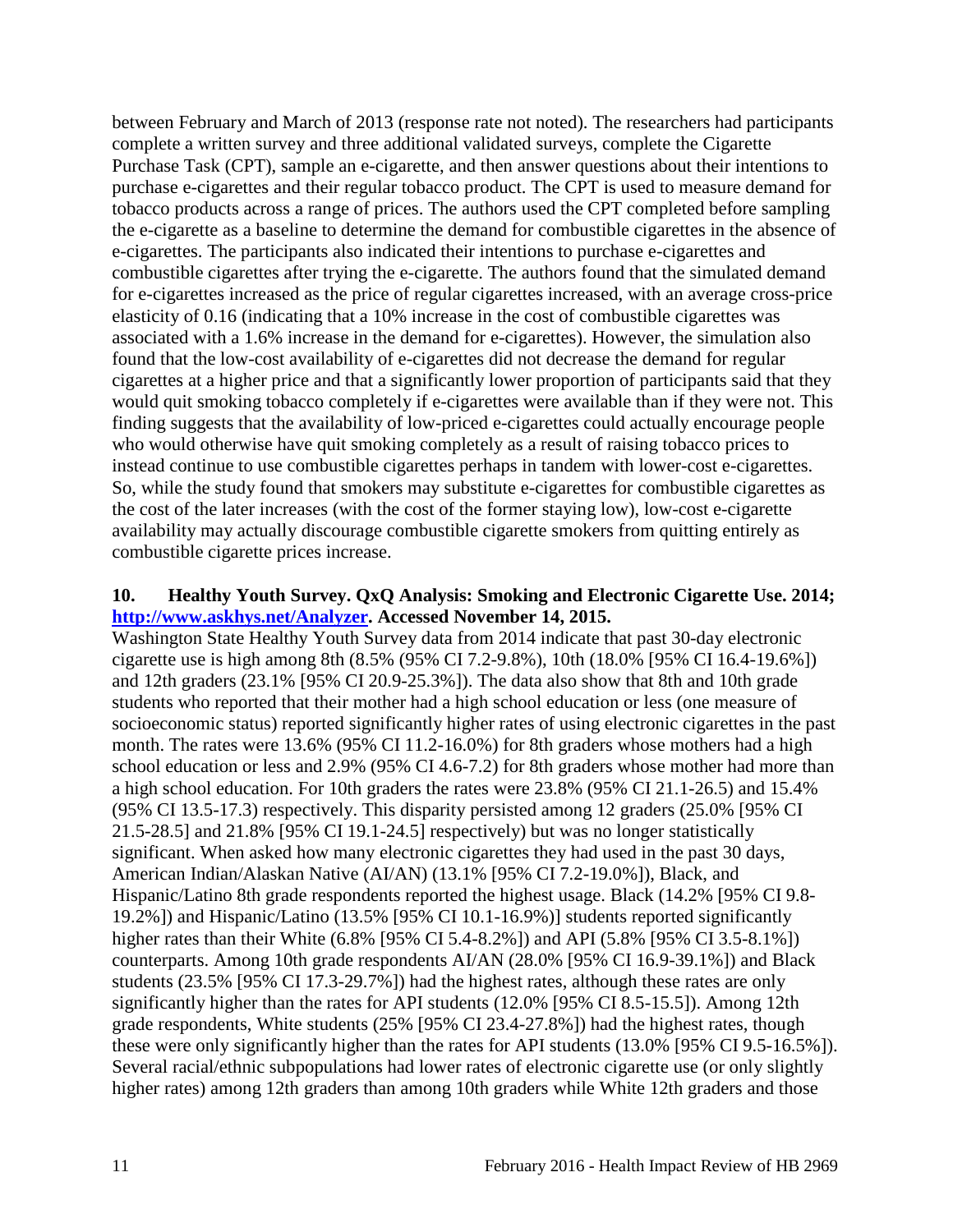who identified as more than one race/ethnicity or "other" had higher rates than the 10th graders. These data indicate that among sixth grade respondents there were no statistically significant differences by race/ethnicity in the percent of students who reported smoking combustible cigarettes any days in the past 30 days. Among 8th grade respondents AI/AN students (7.7% [95% CI 4.8-10.6%) reported significantly higher smoking rates than their Asian and Pacific Islander (API) (1.9% [95% CI 1.1-2.7%]) and White peers (3.4% [95% CI 2.7-4.1%)]. Black students (7.0% [95% CI 5.0-9.0%]) also reported significantly higher rates than their White peers. Among 10th grade respondents, Black (9.1% [95% CI 6.5-11.7%]), Hispanic/Latino (8.0% [95% CI 5.9-10.1%]), and AI/AN (14.1% [95% CI 7.7-20.5%]) respondents reported significantly higher rates than did their API peers (4.3% [95% CI 2.9-5.7%]). These rates were also higher than the rate for White students (7.7% [95% CI 6.3-9.1%]), but the differences were not significant. The percent of students who had reported smoking at all in the past 30 days was highest among 12 grade respondents. Black (13.5% [95% CI 9.6-17.4%]), White (14.0% [95% CI 12.1-15.9%]) and AI/AN (15.4% [95% CI 7.8-23.0%]) students reported the highest rates, but the only significant difference was that the rate for White students was significantly higher than that for API students (8.6% [95% CI 6.3-10.9]). These data suggest that in Washington State, youth of color in the younger grades have disparately high rates of current cigarette use, while in the older grades these disparities begin to narrow as a larger proportion of White students initiate smoking. It is important to note that the current race/ethnicity categories aggregate diverse subpopulations into one category—so disparities within these categories may be masked. For example, API subpopulations likely have very different smoking and vaping rates but they are aggregated into one category so these differences are missed.

## <span id="page-13-1"></span>**11. Oredein T, Foulds J. Causes of the decline in cigarette smoking among African American youths from the 1970s to the 1990s.** *American Journal of Public Health.*  **2011;101(10):e4.**

Oredein, and Foulds explore potential reasons why the smoking rates among African American youth declined at a faster rate than that for White youth between the mid-1970s and early 1990s. They cite evidence that people of color, low-income people, and youth are more likely to reduce or quit smoking in response to increasing cigarette prices. For example, one study found that smoking among African American men dropped 16.5% and the rate among White men dropped 8.6% in response to tobacco price increases. The authors conclude that tobacco taxes "have become a crucial policy tool for reducing cigarette use, especially among [African American] youths."

#### <span id="page-13-0"></span>**12. Blakely T, Cobiac LJ, Cleghorn CL, et al. Health, health inequality, and cost impacts of annual increases in tobacco tax: Multistate life table modeling in New Zealand ( health and cost impacts of tobacco tax). 2015;12(7):e1001856.**

Blakely et al. indicate that they identified 11 studies on tobacco tax which looked at both health impact and a costing metric. All of these studies reported that a tobacco tax was associated with overall health gains and were reported as either cost-effective or cost saving. One of these studies found greater improvements in health for men than for women, and one found greater health improvements for those in the lowest socioeconomic status (SES) group. The authors also identified six systematic reviews that have evaluated the impact of tobacco price/tax increases on equity. They note that the two most recent reviews indicate that increases in tobacco prices/taxes tend to have a positive impact on health disparities, leading to a reduction in inequalities in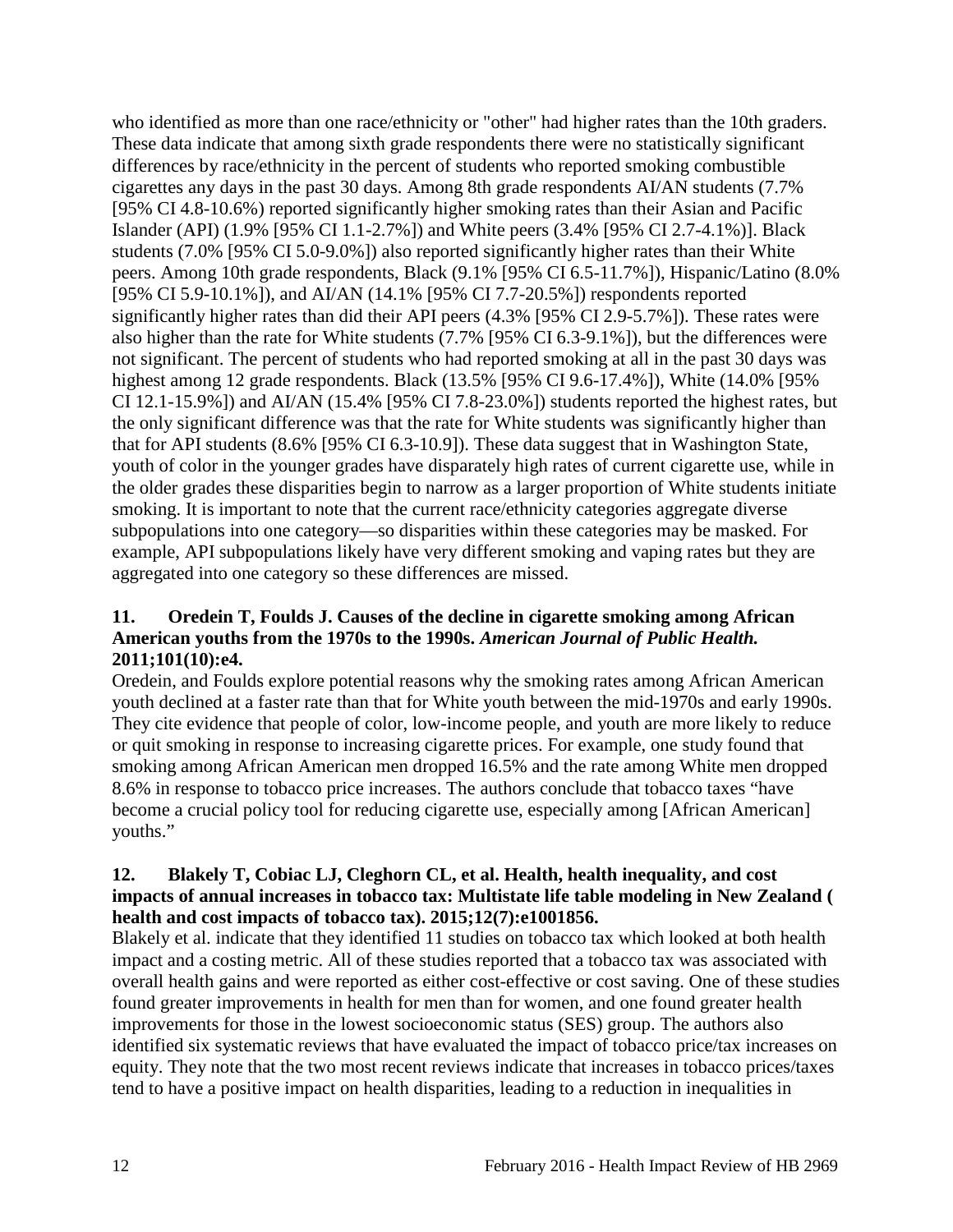smoking rates by SES in both adults and youth. Both of these recent reviews are summarized in this Health Impact Review. The four earlier reviews reported the same trend, though Blakely et al. note that the conclusions in these earlier reviews were less conclusive. The authors indicate that the indigenous Māori population in New Zealand experiences disparately high smoking rates, all-cause mortality rates, and lower life expectancy than the non- Māori population. The authors attempted to estimate the future impacts of a 10% per year increase in the tobacco tax in New Zealand using modeling based on national data. They used past evidence to estimate the tobacco price elasticity of different subpopulations in the country, and assuming a higher priceelasticity for the Māori population. They concluded that that the 2011 cohort would see a total of 260,000 (95% uncertainty interval 155,000-419,000) quality-adjusted life-years gained with an annual tax increase of 10% compared to no tax increases. They estimated that the qualityadjusted life-years gained would be 3.7 times greater for the Māori population in relation to their counterparts, leading to a reduction in health disparities.

### <span id="page-14-0"></span>**13. Brown T, Platt S, Amos A. Equity impact of population- level interventions and policies to reduce smoking in adults: A systematic review.** *Drug and Alcohol Dependence.*  **2014;138:7.**

Brown et al. conducted a systematic review of the literature published since 1995 on the connection between a number of tobacco control policies/interventions and adult smoking disparities (by income, education, occupation, or area-level socioeconomic deprivation) including tax/price increases. The authors assessed the quality of each article. They included 27 studies on the relationship between price/tax of tobacco products and disparities. Overall these were associated with larger reductions in smoking prevalence or consumption in lower SES populations than in higher SES populations. Fourteen of the 27 studies found a positive equity impact, four studies found a negative equity impact, six studies found a neutral equity impact, one found mixed results, and two were unclear. The authors conclude that of all of the tobacco control interventions reviewed, the "clearest and most consistent evidence of positive equity impact was for increasing the purchase price of cigarettes."

#### <span id="page-14-1"></span>**14. Brown T, Platt S, Amos A. Equity impact of interventions and policies to reduce smoking in youth: Systematic review.(report).** *Tobacco Control.* **2014;23(6):e98.**

Brown et al. conducted a systematic review of the literature published between January 1995 and October 2013 on the connection between a number of tobacco control policies/interventions and youth (age 11-25 years) smoking disparities. The authors assessed the quality of each article and provide an overview of the methodological limitations of the body of evidence in aggregate. They included seven studies (five of which were conducted in the United States) which analyzed the equity impacts of cigarette price/tax increases. Four of the seven studies showed a positive equity impact (e.g. smoking rates declined more for youth in low SES groups than their counterparts), one study found a neutral impact, and two studies found negative equity impacts. Four of the five studies conducted in the United States showed a positive equity impact. The authors conclude that, among the interventions reviewed, "the only consistent effect was price/tax interventions/policies, which had the most consistent positive equity impact."

# <span id="page-14-2"></span>**15. Reed P KD, Cheng E, Kinne S. Washington State Department of Health.** *Health of Washington State Report: Mortality and Life Expectancy.* **2013.**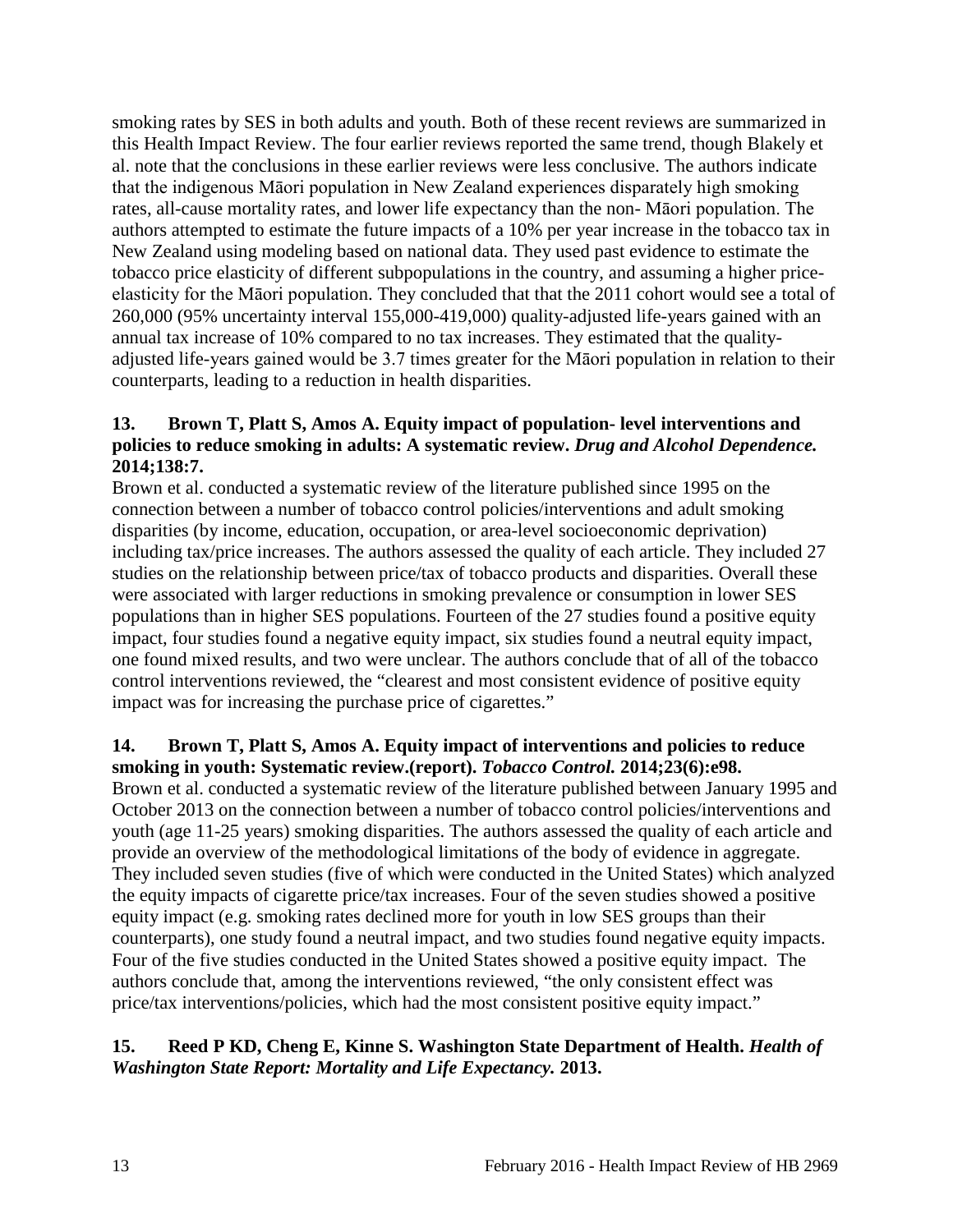The authors present Washington state data on mortality and life expectancy. The data show that age-adjusted death rates were higher in Washington census tracks with higher poverty rates. The state data also show that self-reported health status decreases as income decreases.

# <span id="page-15-3"></span>**16. Boysun M, Wasserman C.** *Health of Washington State Report: Tobacco.* **Washington State Department of Health;2012.**

Washington state Behavioral Risk Factor Surveillance System (BRFSS) data from 2008-2010 indicate that adults with lower incomes are significantly more likely to report smoking cigarettes than their counterparts. AI/AN and Black populations also have significantly higher smoking rates than White, Hispanic, and Asian populations. It is important to note that the current race/ethnicity categories aggregate diverse subpopulations into one category—so disparities within these categories may be masked. For example, API subpopulations likely have very different smoking rates but they are aggregated into one category so these differences are missed.

# <span id="page-15-1"></span>**17. Centers for Disease Control and Prevention. Behavioral Risk Factor Surveillance System Prevalence And Trends Data: Washington-2013. 2013;**

**[http://apps.nccd.cdc.gov/brfss/page.asp?cat=XX&yr=2012&state=WA#XX.](http://apps.nccd.cdc.gov/brfss/page.asp?cat=XX&yr=2012&state=WA%23XX) Accessed February 11, 2015.**

Behavioral Risk Factor Surveillance System (BRFSS) 2013 data from Washington state show significant correlations between lower income and a number of health indicators including: worse overall self-reported health, depression, asthma, oral health, tobacco use, women's health indicators, health screening rates, physical activity, and limited activity as a result of a disability. BRFSS data from 2011 show that Black, AI/AN, and Hispanic respondents are significantly more likely to report fair or poor general health than White or Asian respondents. Participants who identified as multiracial also reported significantly higher rates of asthma than White and Hispanic respondents. These data also show a correlation between higher educational attainment and positive health outcomes for a number of indicators including: oral health, tobacco use, women's health indicators, health screening rates, and physical activity. White respondents were also significantly more likely than all other respondents to report earning an income of \$50,000 or more per year and significantly more likely to report higher levels of educational attainment. Current race/ethnicity categories aggregate diverse subpopulations into one category—so disparities within these categories may be masked.

# <span id="page-15-0"></span>**18. Huang J, Kim Y, Vera L, Emery SL. Electronic cigarettes among priority populations: Role of smoking cessation and tobacco control policies.** *American Journal of Preventive Medicine.* **2016;50(2):199.**

Huang et al. conducted an online survey using a nationally representative US sample of adults  $(n=17,522)$  in 2013. They found that 15% of participants reported ever using e-cigarettes, 5.1% reported current use, and 34.5% of ever users reported current use. They found that ever and current e-cigarette use was significantly higher among current cigarette smokers, young adults, those with low SES, and lesbian/gay/bisexual/transgender respondents than their counterparts.

#### <span id="page-15-2"></span>**19. Spencer N, Thanh TM, Louise S. Low income/socio-economic status in early childhood and physical health in later childhood/adolescence: A systematic review.**  *Maternal and Child Health Journal.* **2013;17(3):424-431.**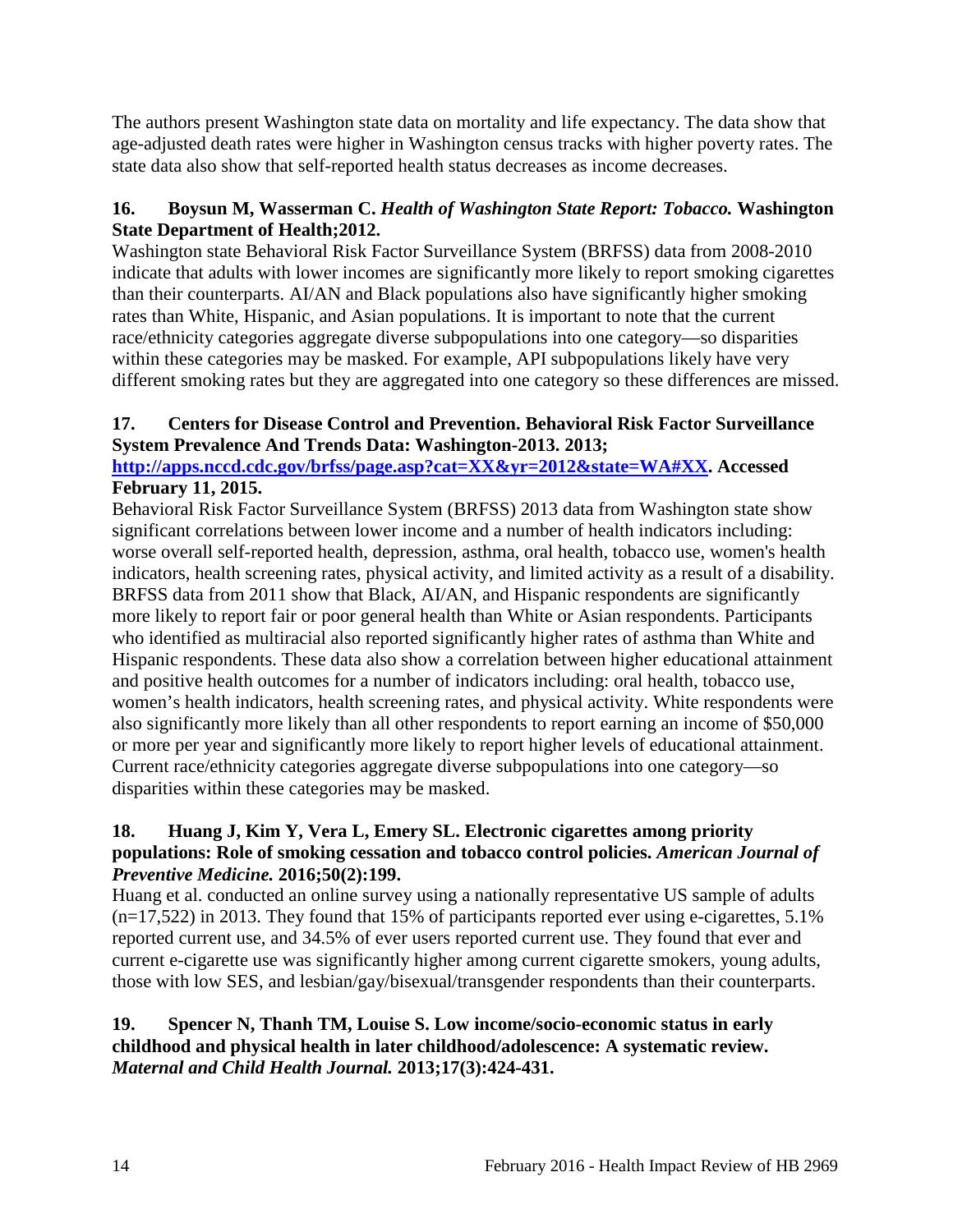Spencer et al. conducted a meta-analysis of studies examining the relationship between low socioeconomic status in the first five years of life and physical health outcomes in later childhood and adolescence. Nine studies met the researchers' strict inclusion criteria. The studies indicated significant associations between early childhood low-income status and a number of adverse health outcomes including: activity-limiting illness, parent-reported poor health status, acute and recurrent infections, increasing body mass index (BMI), dental caries, and higher rates of hospitalization.

### **20. Subramanyam M, Kawachi I, Berkman L, Subramanian SV. Relative deprivation in income and self-rated health in the United States.** *Social Science and Medicine.*  **2009;69(3):327-334.**

Subramanyam et al. analyzed data from the Current Population Surveys conducted by the United States Census Bureau. Researchers found that individuals from the lowest income category were over five times more likely to report being in poor health than participants from the highest income category. In addition, they found that relative deprivation (the differences in incomes between an individual and others who have higher incomes than that individual [one measure of income inequality]) appeared to explain a large part of this association.

# **21. VanEenwyk J BG, Bezruchka S, Pobutky, A. Washington State Department of Health. 2013.** *Health of Washington State Report: Social and Economic Determinants of Health.* **2013.**

VanEenwyk et al. conducted a review of the literature on the complex relationships between the social factors that impact health. The authors found that the literature provides extensive evidence of the association between lower income and poor health outcomes.

# <span id="page-16-1"></span>**22. Kandel DB, Griesler PC, Schaffran C. Educational attainment and smoking among women: Risk factors and consequences for offspring.** *Drug and Alcohol Dependence.*  **2009;104:24-33.**

Researchers examined United States data from four national data sets and found that, among women, lower levels of education are associated with greater risk of being a current smoker, smoking daily, smoking heavily, being nicotine dependent, starting to smoke at an early age, having higher levels of circulating cotinine (a metabolite of nicotine) per cigarettes smoked, and continuing to smoke in pregnancy. In addition, lower levels of maternal education were linked to increased risk of antisocial behavior among offspring.

# <span id="page-16-0"></span>**23. McLaren L. Socioeconomic status and obesity.** *Epidemiologic Reviews.*  **2007;29(1):29-48.**

McLaren et al. conducted a meta-analysis exploring the relationship between obesity and SES among adults. A total of 333 studies published internationally met the inclusion criteria. In highly developed countries, the majority of the studies found higher body weights among women with lower education attainment. Nearly 50% of the studies in highly developed countries found the same relationship for men.

# <span id="page-16-2"></span>**24. Mersky JP, Reynolds AJ. Educational success and adult health: Findings from the Chicago Longitudinal Study.** *Prevention Science.* **2009;10(2):175-195.**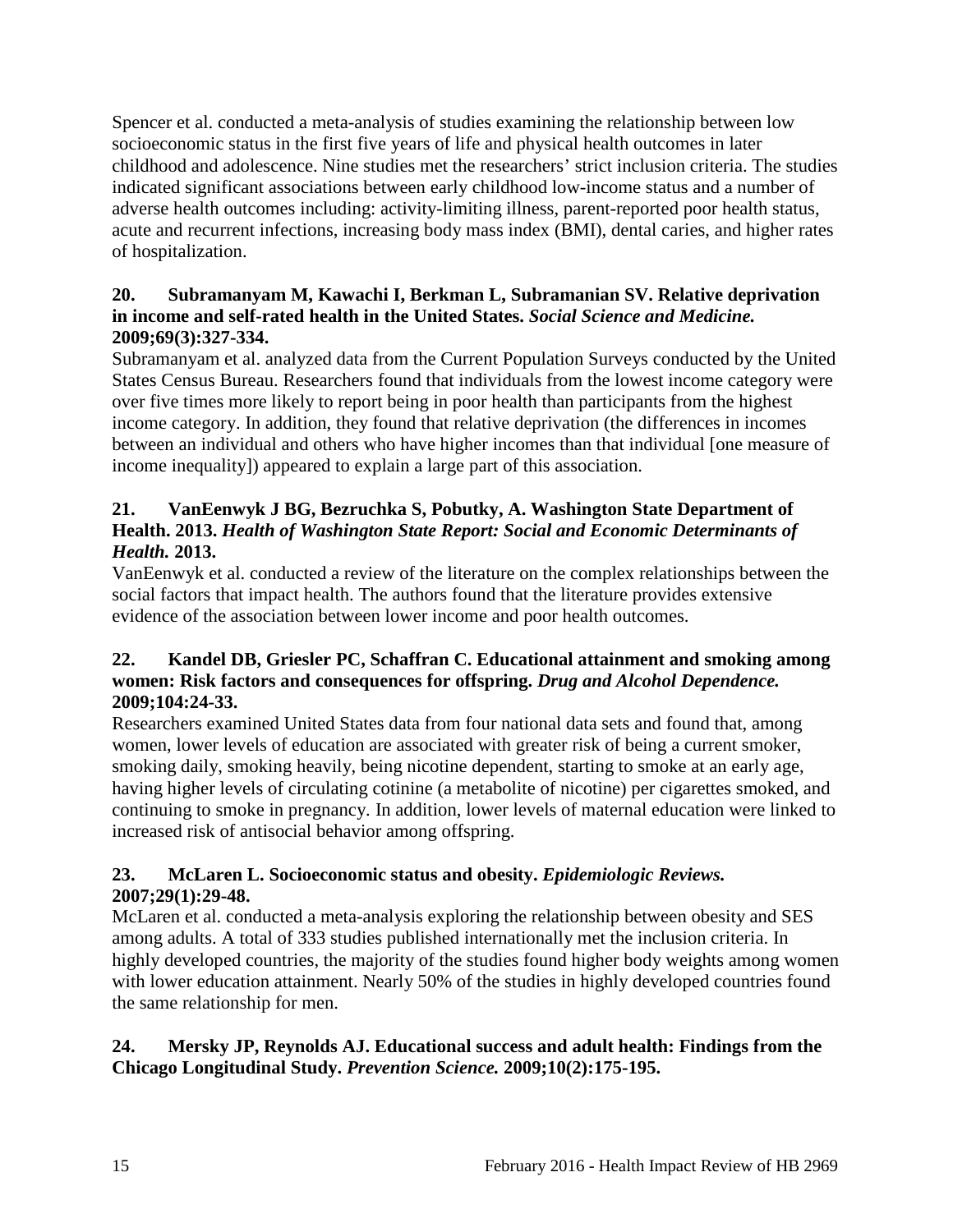Mersky and Reynolds analyzed data from a Chicago prospective cohort study that followed 1,539 individuals. Results indicate that high school completion was significantly and inversely associated with tobacco smoking, frequent substance use, depression, and no health insurance coverage. In addition, middle school reading performance was inversely related to depression and student's expectation to attend college was negatively associated with frequent drug use.

# **25. Mezuk B, Eaton WW, Golden SH, Ding Y. The influence of educational attainment on depression and risk of type 2 diabetes.** *American Journal of Public Health.*  **2008;98(8):1480.**

Researchers analyzed adult survey data collected in the Baltimore Epidemiological Catchment Area and then conducted follow-up interviews with the survey cohort. Mezuk et al. found a statistically significant association between type 2 diabetes and lower educational attainment. In addition, the data indicate that depression was associated with type 2 diabetes, but each year of education attained decreased the risk of type 2 diabetes for those experiencing depression.

# **26. Skodova Z, Nagyova I, Dijk J, et al. Socioeconomic differences in psychosocial factors contributing to coronary heart disease: A review.** *Journal of Clinical Psychology in Medical Settings.* **2008;15(3):204-213.**

Skodova et al. conducted a meta-analysis of the literature addressing the relationships between SES, coronary heart disease (CHD), and psychosocial factors contributing to coronary heart disease. Researchers identified 12 studies that met their inclusion criteria. They found that higher levels of education are associated with lower rates of CHD, and that decreasing education is associated with factors that are linked to CHD such as depression, anxiety, hostility, and a lack of social supports.

### **27. Steptoe A, Hamer M, Butcher L, et al. Educational attainment but not measures of current socioeconomic circumstances are associated with leukocyte telomere length in healthy older men and women.** *Brain Behavior and Immunity.* **2011;25(7):1292-1298.**

Steptoe et al. analyzed data collected from 543 male and female London-based civil servants of white European origin. All participants were between the ages of 53 and 76 and healthy. Researchers looked at blood samples to determine telomere length and telomerase activity. Telomere shortening is associated with aging. Short telomeres are also associated with increased risk of premature heart attack and mortality. Researchers found that lower educational attainment was associated with shorter telomere length after controlling for biological and behavioral covariates. This association remained significant even after adjusting for current SES. Researchers speculated that low educational attainment may be an indicator of long-term lower SES, and may be associated with accumulated stress resulting in telomere shortening. They also postulate that education may promote problem-solving skills leading to reduced responses to stress, thereby impacting aging.

# <span id="page-17-0"></span>**28. Leventhal AM, Strong DR, Kirkpatrick MG, et al. Association of electronic cigarette use with initiation of combustible tobacco product smoking in early adolescence.(report). 2015;314(7):700.**

Leventhal et al. cite evidence that electronic cigarettes are being used among teens who have never used combustible cigarettes. They cite a 2014 estimate that in the United States 43% of 10th graders who reported using e-cigarettes in the previous 30 days reported never having tried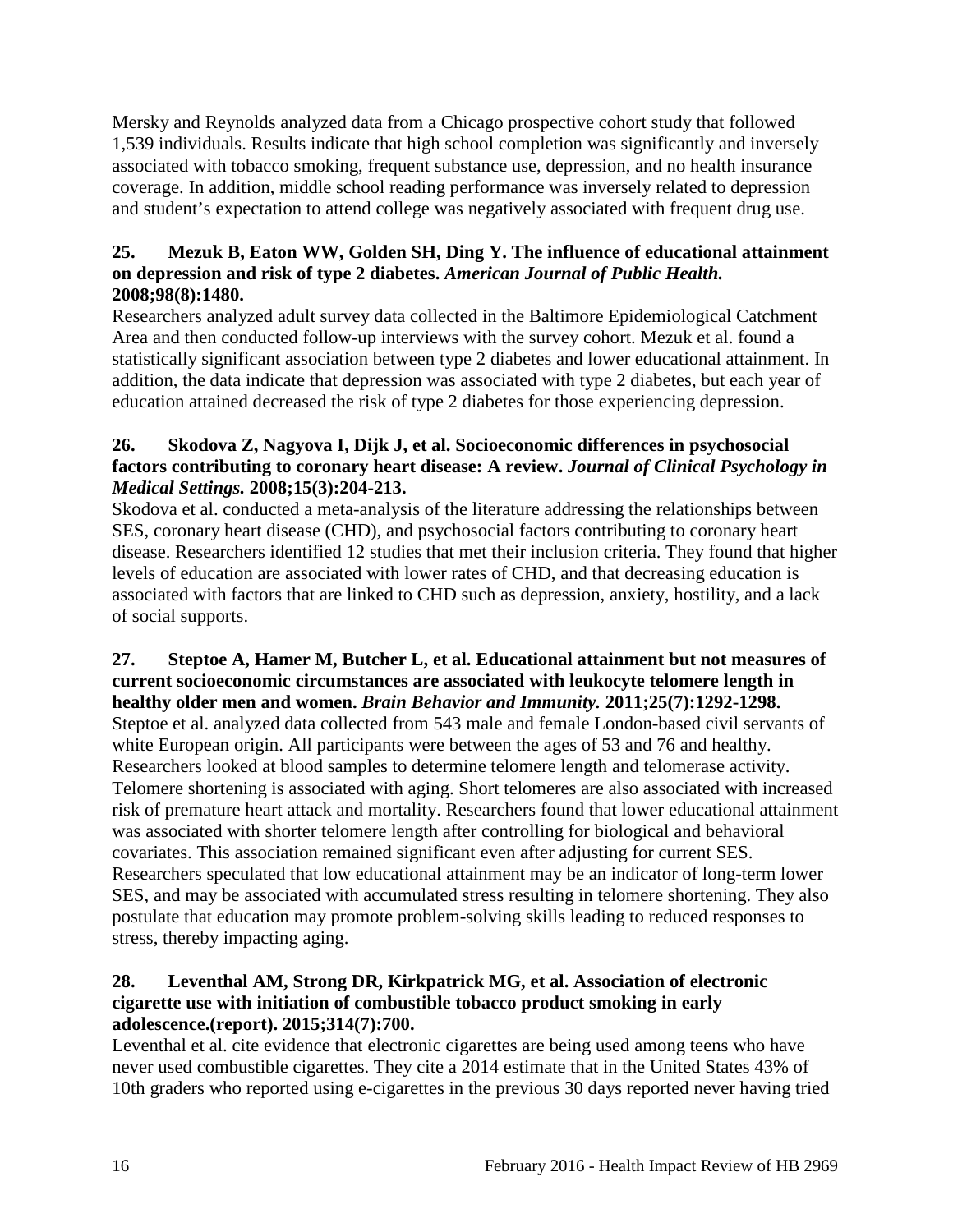combustible cigarettes. Leventhal et al. analyze data from a longitudinal survey of high school students from a convenience sample of 10 public high schools in the Los Angeles, California area. They collected data in three waves: baseline (fall 2013; 9th grade), 6-month follow-up (spring 2014), and 12-month follow-up (fall 2014; 10th grade). The final sample included students who completed all three waves of the survey (n=2,530). They found that students who reported e-cigarette use at baseline were also more likely to report use of combustible tobacco products in the previous 6 months. After adjusting for potential confounding factors, the authors found that baseline e-cigarette use was also associated with a higher likelihood of using combustible tobacco products (cigarettes, cigars, or hookah) at follow-up (averaged across the two follow-up periods OR 2.73 [95% CI 2.00-3.73]). This trend was also true for combustible cigarettes specifically (OR 3.25 [95% CI 2.29-4.62]).

#### <span id="page-18-1"></span>**29. Thomas A Wills, Rebecca Knight, James D Sargent, et al. Longitudinal study of ecigarette use and onset of cigarette smoking among high school students in Hawaii.** *Tobacco Control.* **2016.**

Wills et al. analyzed 2013 and 2014 longitudinal school-based survey data from Hawaii. The baseline sample included 2,338 9th and 10th graders. Students who were not smokers at baseline but who had used e-cigarettes were significantly more likely to have smoked combustible cigarettes at the one-year follow-up than their non-smoking peers who had never tried ecigarettes (OR 2.87 [95% CI 2.03-4.05]). Among students who had tried combustible cigarettes at baseline, using e-cigarettes was not significantly related to changes in their frequency of smoking traditional cigarettes at follow-up.

#### <span id="page-18-0"></span>**30. Xiaojin Wang, Yuqing Zheng, Michael Reed, Zhen C. Cigarette tax pass- through by product characteristics: Evidence from Nielsen Scantrack Data. 2015;205375.**

Wang et al. cite five studies which have found that the majority of cigarette taxes (86% to 110%) are passed through to consumer prices. They note that this research does find that some consumers may use price minimization strategies (e.g. purchasing in bulk, using coupons, purchasing generic brands, or purchasing from Indian reservations) to offset some of the price increase, leading to an actual pass-through of less than 83% (perhaps as low as 30%) for some consumers. The authors merged 2011 and 2012 Nielson Retail Scanner data from 1,865 convenience stores across the United States with Federal and state cigarette excise tax data. They were not able to include local cigarette tax data in their modeling. After controlling for county economic and demographic variables, the authors found that cigarette taxes are fully passed through to consumer prices. They also found that a tax increase in one state is associated with a minor increase in cigarette prices in neighboring states. A one-dollar increase in a state's tax was associated with a three cent increase in cigarette prices in neighboring states.

#### <span id="page-18-2"></span>**31. Huang J, Chaloupka FJ. The economic impact of state cigarette taxes and smokefree air policies on convenience stores.** *Tobacco Control.* **2013;22(2):91.**

Huang and Chaloupka analyzed state-level business count estimates of convenience stores across the United States from 1997 to 2009 to determine if increased state cigarette taxes or stronger smoke-free air policies impacted convenience store density in a state. They used store density as a proxy for store opening and closings—a reflection of store profits. The authors controlled for potential confounding factors and analyzed the data using two-way fixed effects regression models. They found that taxes were uncorrelated with combined convenience store and gas